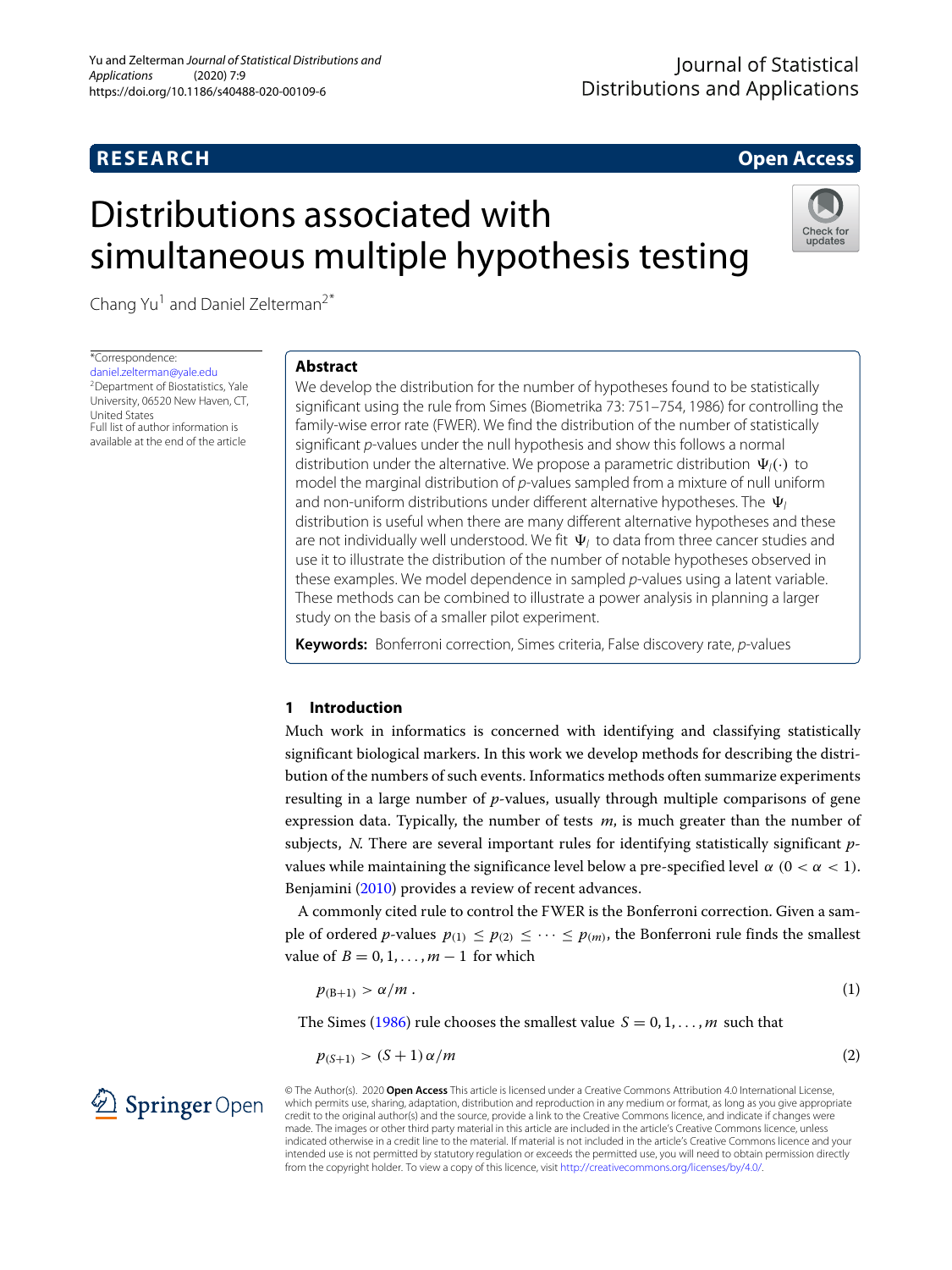to control the FWER  $\leq \alpha$ .

A similar rule developed by Benjamini and Hochberg [\(1995\)](#page-15-2) to maintain the false discovery rate (FDR)  $\leq \alpha$  finds the largest value of *BH* such that

 $p_{(RH)} < BH \alpha/m$ .

This reference shows procedures controlling the FWER also control the FDR, but procedures controlling FDR only control FWER in a weaker sense.

We will concentrate on the distribution of *B* and *S* in this report. We describe the probability distribution of *B* and *S* under null hypotheses where each *p*-value has an independent marginal uniform distribution as well as an approximating distribution under the alternative hypothesis with density function  $\psi_I(p)$  expressible as a polynomial in log *p* of order *I*.

There has been limited research on parametric distributions for the *p*-values generated from data under a mixture of the null and different distributions under multiple alternative hypotheses. The mixed *p*-values are mainly modeled using non-parametric methods (Genovese and Wasserman [2004;](#page-15-3) Broberg [2005;](#page-15-4) Langaas et al. [2005;](#page-15-5) Tang et al. [2007\)](#page-15-6) or alternatively, the *p*-values are converted into normal quantiles and modeled thereafter (Efron et al. [2001;](#page-15-7) Efron [2004;](#page-15-8) Jin and Cai [2007\)](#page-15-9). Another common approach is to approximate the distribution of sampled *p*-values using a mixture of beta distributions (Pounds and Morris [2003;](#page-15-10) Broberg [2005;](#page-15-4) Tang et al. [2007\)](#page-15-6). Other parametric models have been described by Kozoil and Tuckwell [\(1999\)](#page-15-11); Genovese and Wasserman [\(2004\)](#page-15-3); Yu and Zelterman [\(2017,](#page-16-0) [2019\)](#page-16-1).

Of interest is the fraction  $\pi_0$  of *p*-values sampled from the uniform distribution under the null hypothesis. Langaas et al. [\(2005\)](#page-15-5) and Tang et al. [\(2007\)](#page-15-6) suggest the estimated density of *p*-values at  $p = 1$  be used to estimate the fraction  $\pi_0$ . Estimating  $\pi_0$  is of practical importance: The BH statistic controls the FDR no more than  $\alpha\pi_0$ . Consequently, Ben-jamini and Hochberg [\(2000\)](#page-15-12) recommend we perform tests with significance level  $\alpha/\pi_0$ and still maintain the FDR below  $\alpha$ . We found  $\,\psi_I(1 \mid \bm{\theta})\,$  to be a useful estimator of  $\pi_0$ in the examples of Section [5,](#page-5-0) where  $\boldsymbol{\theta}$  denotes the maximum likelihood estimate.

The *p*-values are usually not independent. In microarray studies, for example, a small number of clusters of *p*-values in the same biological pathway may have high mutual correlations. Methods for modeling such dependencies are developed by Sun and Cai [\(2009\)](#page-15-13), Friguet et al. [\(2009\)](#page-15-14), and Wu [\(2008\)](#page-16-2) for examples.

In Section [2,](#page-2-0) we describe the probability distribution of *S* in [\(2\)](#page-0-0) when the  $p_i$  are inde-pendently sampled from an unspecified distribution V. In Section [3](#page-3-0) we examine p-values sampled from a uniform distribution under the null hypothesis. Section [4](#page-3-1) provides elementary properties of the proposed distribution  $\Psi_I.$  The parameters  $\pmb{\theta}$  of  $\Psi_I$  depend on the specific application and are estimated for two examples in Section [5.](#page-5-0) In Section [6,](#page-7-0) we model the distribution of dependent *p*-values using a latent variable. We combine these methods in Section [7](#page-10-0) to illustrate approximate power in planning a proposed study. We provide mathematical details of Sections [2](#page-2-0) and [3](#page-3-0) in Appendix [A.](#page-12-0) Appendix [B](#page-13-0) examines the behavior of *B* and *S* under a close sequence of alternative hypotheses. Appendix [C](#page-13-1) examines the parameter space for the  $\Psi_I$  distribution.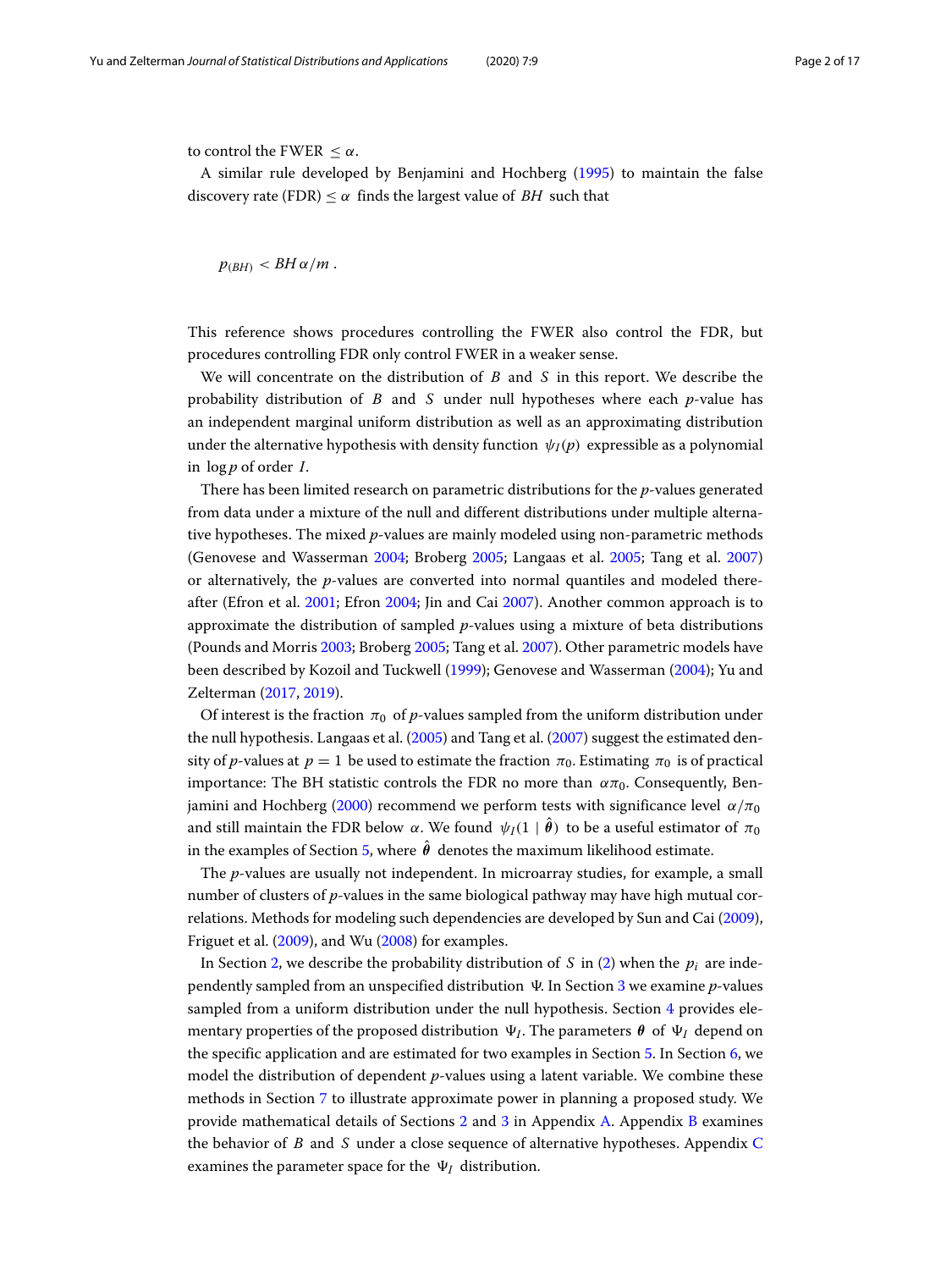#### <span id="page-2-0"></span>**2 Simultaneous multiple testing**

Let  $p_1, p_2, \ldots, p_m$  denote m randomly sampled  $p$ −values with ordered values  $p_{(1)}$  ≤  $p_{(2)} \leq \cdots \leq p_{(m)}$ . We will initially assume all *p*-values are independent and have the same distribution function denoted by  $\Psi(\cdot)$  with corresponding density function  $\psi(\cdot)$ . In Section [6,](#page-7-0) we return to the assumption of independence. We propose a non-uniform approximation for  $\Psi$  in Section [4.](#page-3-1)

If we follow the Bonferroni rule [\(1\)](#page-0-1) then the distribution of the number *B* of statistically significant *p*-values at FWER  $\lt \alpha$  follows a binomial distribution with index *m* and probability parameter equal to  $\Psi(\alpha/m)$ .

The distribution of *S* can be obtained by writing

<span id="page-2-2"></span>
$$
\Pr[S = k] = \Pr\left[\bigcap_{j=1}^{k} \{p_{(j)} < j\alpha/m\} \text{ and } p_{(k+1)} > (k+1)\alpha/m\right] \\
= \frac{m!}{(m-k)!} \left[1 - \Psi((k+1)\alpha/m)\right]^{m-k} U_k,\n\tag{3}
$$

where  $U_0 = 1$  and

<span id="page-2-4"></span>
$$
U_k = \int_{p_1=0}^{\alpha/m} \int_{p_2=p_1}^{2\alpha/m} \cdots \int_{p_k=p_{k-1}}^{k\alpha/m} \psi(p_1) \cdots \psi(p_k) dp_k \ldots dp_2 dp_1 \qquad (4)
$$

for  $k = 1, 2, ..., m$ .

In Appendix [A](#page-12-0) we prove

<span id="page-2-3"></span>
$$
U_k = \sum_{i=1}^k (-1)^{i+1} \Psi^i \{ (k-i+1)\alpha/m \} \, U_{k-i}/i! \; . \tag{5}
$$

The *p*-values are typically sampled from a mixture of a uniform distribution under the null hypothesis and several distributions under different alternative hypotheses. Similarly, the distribution of *S* will be a mixture of a mass near zero and a normal distribution, described next. This mixture distribution is illustrated in Figs. [2](#page-7-1) and [4](#page-9-0) for two examples of Section [5.](#page-5-0)

Specifically, for values of *S* near zero we have

$$
Pr[S = 0] = {1 - \Psi(\alpha/m)}^m,
$$
  
\n
$$
Pr[S = 1] = m {1 - \Psi(2\alpha/m)}^{m-1} \Psi(\alpha/m),
$$
  
\n
$$
Pr[S = 2] = {m \choose 2} {1 - \Psi(3\alpha/m)}^{m-2} \Psi(\alpha/m) {2\Psi(2\alpha/m) - \Psi(\alpha/m)}.
$$

To describe the behavior of *S* away from zero, begin with the quantile function  $\Psi^{-1}(i/(m+1))$  giving the approximate expected value of the order statistic  $p_{(i)}$ . If *m* is large and  $i/m$  is not too close to either zero or one, then  $p_{(i)}$  will be approximately nor-mally distributed. In [\(2\)](#page-0-0), *S* is the smallest value of *k* for which  $p_{(k+1)} > (k+1)\alpha/m$ . This should occur for values of *S* with mean  $\mu$  solving

$$
\Psi^{-1}((\mu+1)/(m+1)) = (\mu+1)\alpha/m ,
$$

or equivalently,

<span id="page-2-1"></span>
$$
\Psi((\mu + 1)\alpha/m) = (\mu + 1)/(m + 1) \,. \tag{6}
$$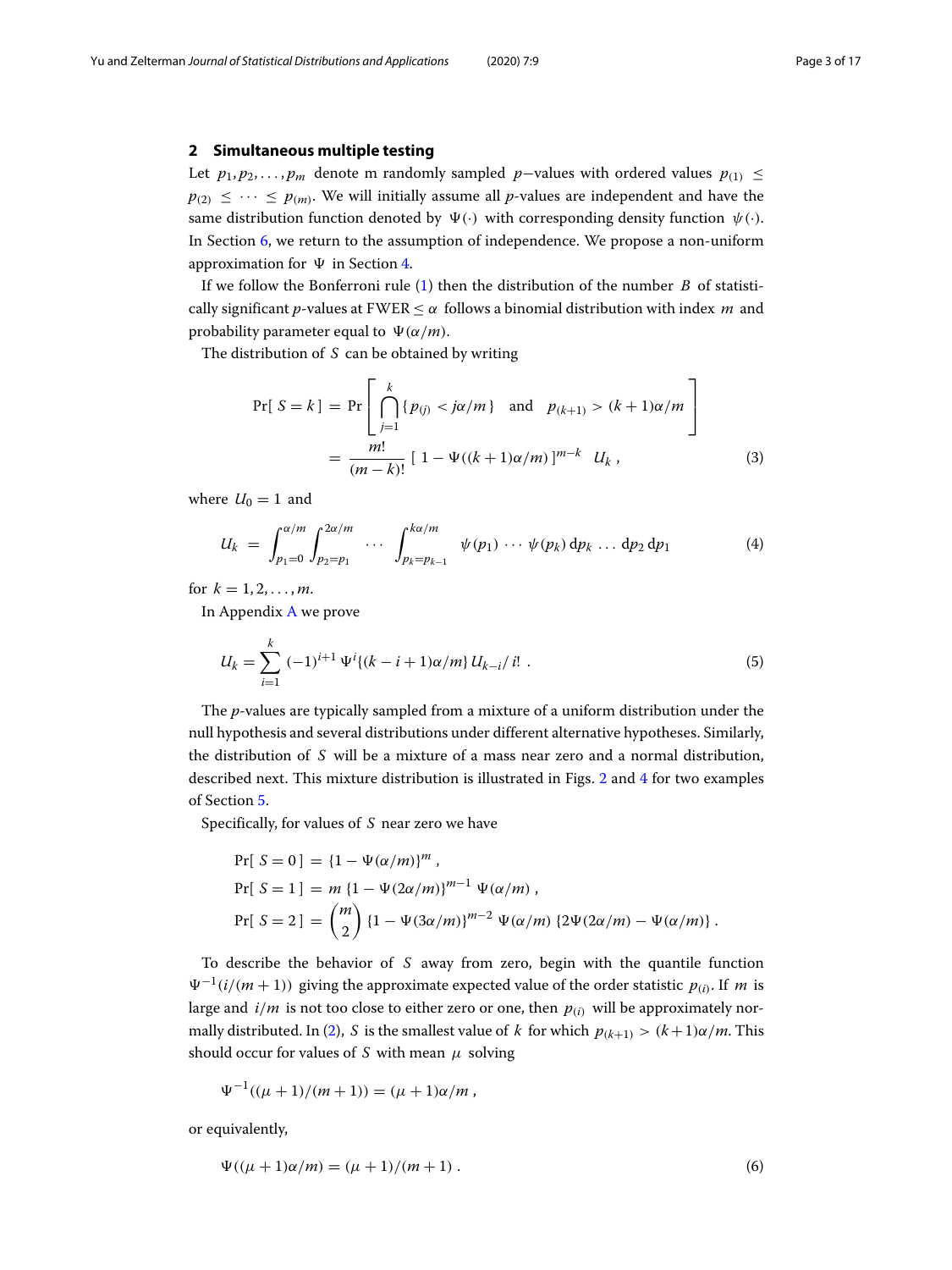If we write  $S = mp_{(\mu)}/\alpha$  for integer  $\mu$  and use the large sample approximation to an order statistic, then the approximate variance of *S* is

$$
\frac{\mu(m-\mu)}{\alpha^2 m \left[\psi(\alpha(\mu+1)/m)\right]^2}.
$$

If the null (uniform) and alternative hypotheses are not very different from each other, then the solution to  $\mu$  in [\(6\)](#page-2-1) will be close to zero and Appendix [B](#page-13-0) describes a different approximation to the behavior of *B* and *S*.

#### <span id="page-3-0"></span>**3 Behavior under the null hypothesis**

Let us next examine the special case where all *p*-values are independently sampled under the null hypothesis. When the distribution of the  $p_i$  are independent and marginally uniformly distributed then [\(3\)](#page-2-2) and [\(5\)](#page-2-3) are expressible as

$$
Pr[ S = 0 ] = (1 - \alpha/m)^m ,
$$
  
\n
$$
Pr[ S = 1 ] = \alpha (1 - 2\alpha/m)^{m-1} ,
$$
  
\n
$$
Pr[ S = 2 ] = 3/2 \{ (m - 1)/m \} \alpha^2 (1 - 3\alpha/m)^{m-2} ,
$$

and in general,

<span id="page-3-2"></span>
$$
\Pr[\ S = k] = \binom{m}{k} (k+1)^{k-1} (\alpha/m)^k \left\{1 - (k+1)\alpha/m\right\}^{m-k} . \tag{7}
$$

Details of the derivation of [\(7\)](#page-3-2) appear in Appendix [A.](#page-12-0)

Useful results can be obtained if we also assume the number of hypotheses *m* is large. The limiting distribution [\(7\)](#page-3-2) of *S*, is

<span id="page-3-3"></span>
$$
Pr[ S = k | \alpha ] = \{ (k+1)^{k-1} / k! \} \alpha^{k} e^{-(k+1)\alpha}
$$
\n(8)

for  $k = 0, 1, \ldots$ 

The probabilities in  $(8)$  sum to unity using equation  $(130)$  in Jolley  $(1961, p. 24)$  $(1961, p. 24)$ . The mean of this distribution is  $\alpha/(1-\alpha)$  and the variance is  $\alpha/(1-\alpha)^3$ . The distribution of  $S + 1$  in [\(8\)](#page-3-3) is known as the Borel distribution with applications in queueing theory (Tanner, [1961\)](#page-15-16). Similarly, for large values of *m*, the number of identified *p*-values at FWER  $\langle \alpha \rangle$  for the Bonferroni criteria [\(1\)](#page-0-1) will follow a Poisson distribution with mean  $\alpha$  when sampling *p*-values under the null hypothesis.

#### <span id="page-3-1"></span>**4 Distributions for** *P***−Values**

We next propose a marginal distribution  $\Psi$  for  $p$ -values, independent of the choice of test statistic. We continue to assume the *p*-values are mutually independent and have the same marginal distributions. We must have  $\Psi$  concave (Genovese and Wasserman [2004;](#page-15-3) Sun and Cai [2009\)](#page-15-13), otherwise the underlying test will have power smaller than its significance level for some  $\alpha$ . Similarly, the corresponding density function  $\psi$  must be monotone decreasing. We next propose a flexible distribution for modeling the distribution of *p*values under alternative hypotheses.

Consider a distribution with a density function expressible as a polynomial in log *p* up to degree  $I = 0, 1, 2, \ldots$  The uniform  $(0-1)$  distribution is obtained for  $I = 0$ . The marginal density function we propose for *p*-values is

<span id="page-3-4"></span>
$$
\psi_I(p \mid \theta) = \sum_{i=0}^I \theta_i \left( -\log p \right)^i \tag{9}
$$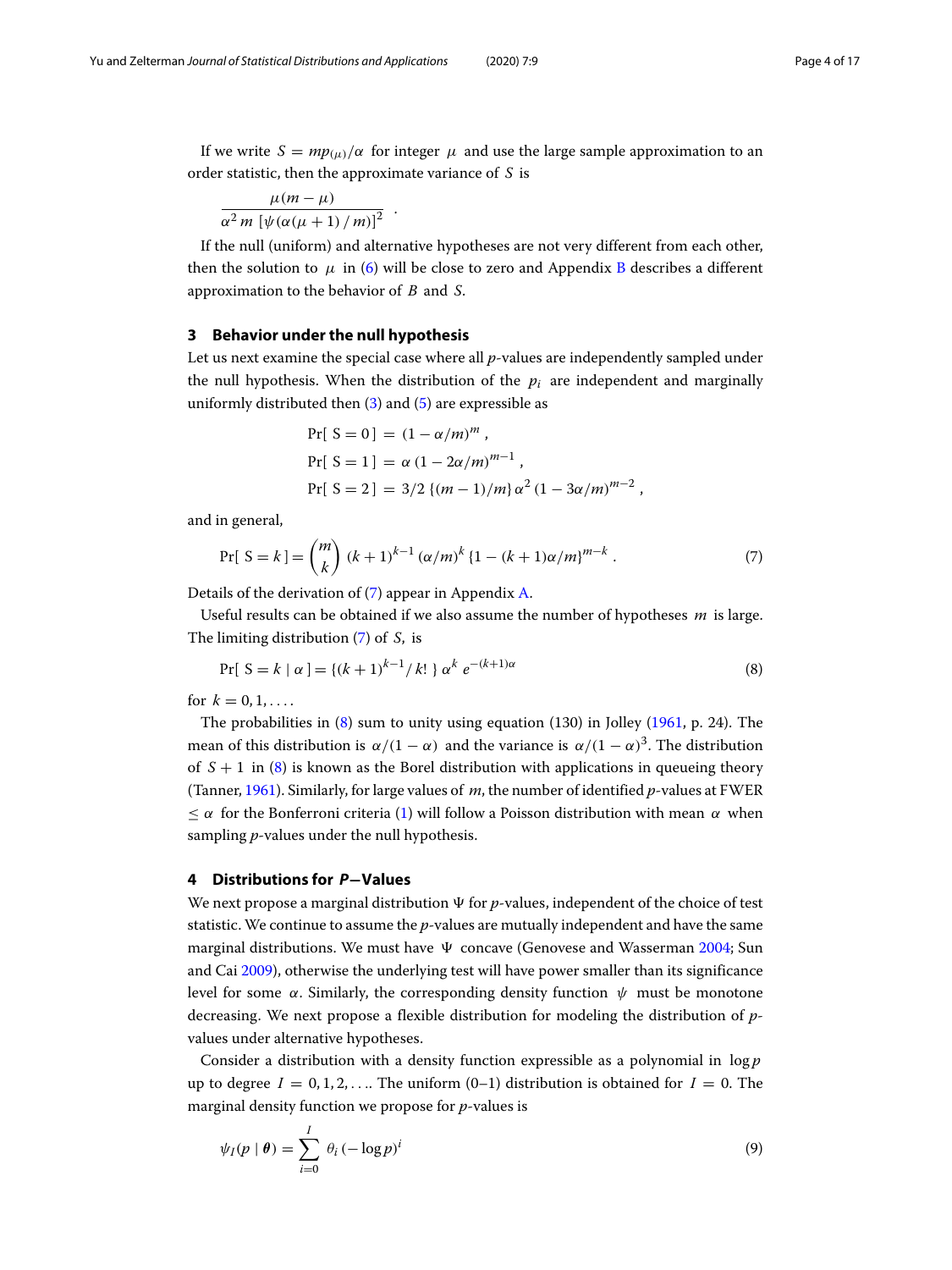for real-valued parameters  $\boldsymbol{\theta} = {\theta_1, \dots, \theta_I}$  with  $I \geq 1$  where

<span id="page-4-0"></span>
$$
\theta_0 = 1 - \sum_{i=1}^{I} i! \theta_i , \qquad (10)
$$

so the densities  $\psi_I(p)$  integrate to one over  $0 < p \le 1$ . Similarly,  $\theta_0$  is not an independent parameter.

The corresponding cumulative distribution function is

<span id="page-4-3"></span>
$$
\Psi_I(p \mid \pmb{\beta}) = p \sum_{i=0}^I \beta_i \left( -\log p \right)^i,\tag{11}
$$

where  $\beta_0 = 1$ .

The relationship between these parameters is linear:

$$
\beta_j = \sum_{i=j}^I \theta_i \, i! \, / j!
$$

for  $j = 1, 2, \ldots, I$  and  $\theta_i = \beta_i - (i + 1)\beta_{i+1}$  for  $i = 1, 2, \ldots, I-1$ . Throughout, we will interchangeably refer to either the  $\theta$  or  $\beta$  parameterizations for simplicity.

The moments of distribution  $\psi_I(p | \theta)$  are

<span id="page-4-2"></span>
$$
E(p^j | \theta) = \sum_{i=0}^{I} i! \theta_i / (j+1)^{i+1}, \qquad (12)
$$

for  $j = 1, 2, \ldots$ .

We must have  $\theta$ *I* > 0 in order to have  $\psi$ *I*(*p*) > 0 for values of *p* close to zero. Values of  $\theta_0$  are restricted in [\(10\)](#page-4-0) in order for  $\psi_I(p)$  to integrate to unity. Since  $\psi_I(1 | \theta) = \theta_0$ we must also require  $\theta_0 \ge 0$ . Requiring  $\psi_I(p)$  to be decreasing at  $p = 1$  gives  $\theta_1 \ge 0$ .

These restrictions alone on  $\theta_0$ ,  $\theta_1$ , and  $\theta_I$  are not sufficient to guarantee  $\psi_I(p \mid \theta)$  is monotone decreasing or positive valued for all values of  $0 \le p \le 1$ . The necessary conditions for achieving these properties are difficult to describe in general, but sufficient conditions are all  $\theta_i > 0$ . Specific cases are examined in Appendix [C](#page-13-1) for values of *I* up to  $I = 4$ . Models for larger values of *I* could be fitted by maximizing the penalized likelihood, such that  $\psi_I(p \mid \theta)$  is positive valued and monotone decreasing at the observed, sorted *p*-values.

In practice, the choice of *I* is found by fitting a sequence of models. Successive values of *I* represent nested models so twice the differences of the respective log-likelihoods will behave as  $\chi^2$  (1 df) when the underlying additional parameter value is zero. In practice, we found  $I = 3$  or 4 were adequate for the three examples in this work.

The  $\psi$ <sub>*I*</sub> density function is specially suited for modeling the marginal distribution of a uniform and a variety of non-uniform distributions for *p*-values. If each  $p_i$  ( $i = 1, \ldots, m$ ) is sampled from a different distribution with density function  $\psi_I(p \mid \theta_i)$ , then the marginal density of all *pi* satisfies

<span id="page-4-1"></span>
$$
m^{-1} \sum_{i}^{m} \psi_{I}(p \mid \boldsymbol{\theta}_{i}) = \psi_{I}(p \mid \overline{\boldsymbol{\theta}}), \qquad (13)
$$

where  $\bar{\theta}$  is the arithmetic average of all  $\theta_i$ . A similar result holds if the values of *I* vary across distributions of *pi*.

This mixing of distributions includes the uniform as a special case. Specifically, suppose 100π<sub>0</sub>−percent of the *p*-values are sampled from a uniform (0, 1) distribution (0 ≤ π<sub>0</sub> ≤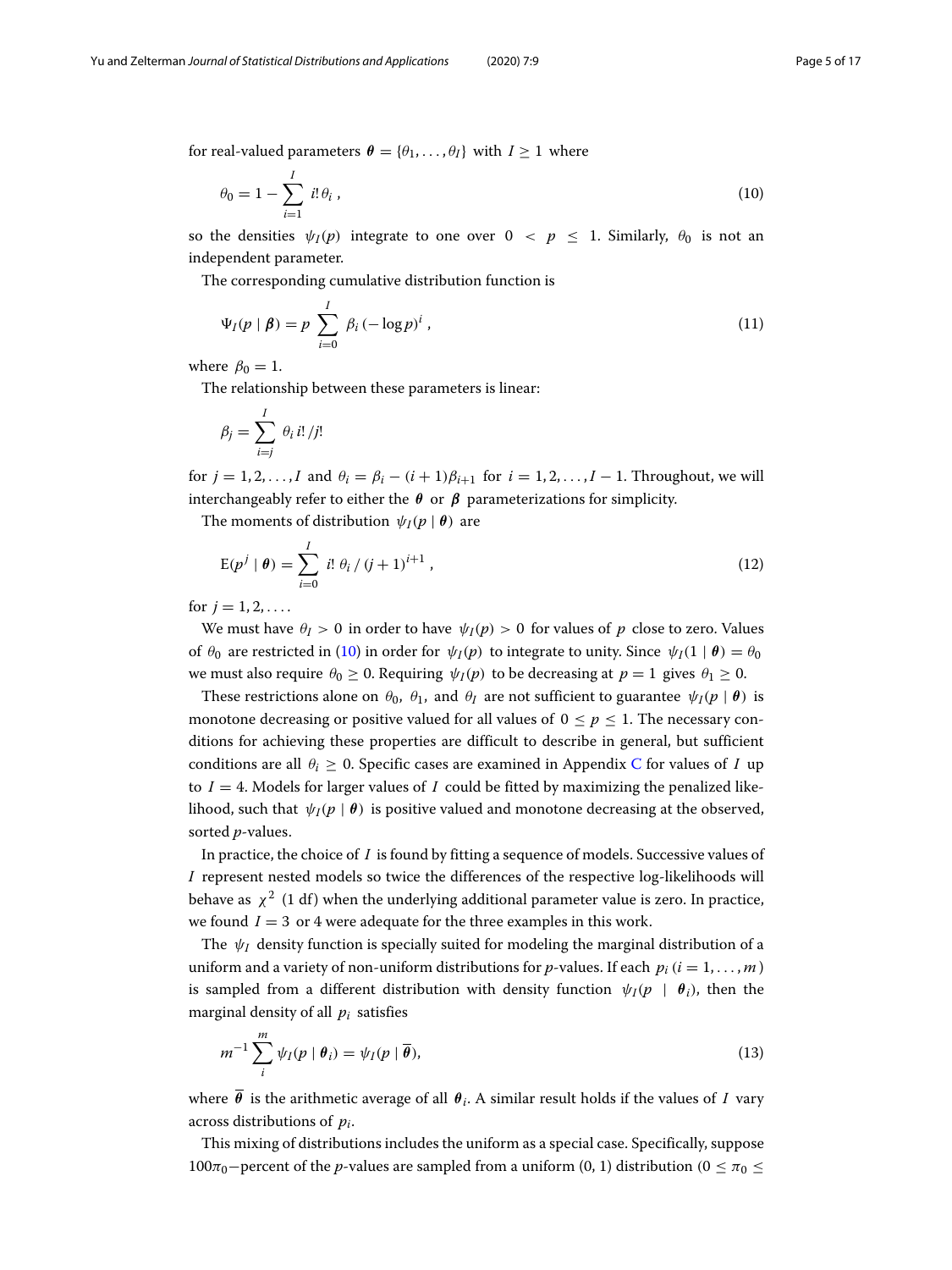1) and the remaining  $100(1-\pi_0)$ −percent are sampled from  $\psi_I(p \mid \theta)$ . Then the marginal distribution has density function

<span id="page-5-1"></span>
$$
\pi_0 + (1 - \pi_0) \psi_I(p \mid \pmb{\theta}) = \psi_I(p \mid (1 - \pi_0) \pmb{\theta}), \qquad (14)
$$

demonstrating  $\pi_0$  is not identifiable in this model.

Equations [\(13\)](#page-4-1) and [\(14\)](#page-5-1) illustrate the utility of  $\psi_I$  in modeling *p*-values sampled from a mixture of the null hypothesis and different distributions under alternative hypotheses, yet retaining the same parametric distribution form. Donoho and Jin [\(2004\)](#page-15-17) also describe the value of such a mixture of heterogeneous alternative hypotheses in multiple testing settings. Following Langaas et al. [\(2005\)](#page-15-5); Tang et al. [\(2007\)](#page-15-6) we use  $\psi_I(p=1 \mid \theta) = \hat{\theta}_0$ , the estimated density at  $p = 1$ , to estimate  $\pi_0$ , the proportion of *p*-values sampled from the null hypothesis.

#### <span id="page-5-0"></span>**5 Two examples**

For each of the examples in this work, we fitted the density function  $\psi_I$  described in Section [4](#page-3-1) and then used this model to examine the distribution of *S* given in [\(3\)](#page-2-2). The fitted parameter values  $\boldsymbol{\theta}$  for these examples are given for successive values of *I*. We maximized the likelihoods using standard optimization routine *nlm* in R. This routine also provides estimates of the Hessian used to estimate standard errors of parameter estimates.

The evaluation of  $U_k$  in [\(5\)](#page-2-3) involves adding and subtracting many nearly equal values resulting in numerical instability. We computed *Uk* using multiple precision arithmetic with the *Rmpfr* package in R (Maechler [2019\)](#page-15-18). A third example will be introduced in Section [7,](#page-10-0) to illustrate estimation of power for multiple hypothesis testing problems.

#### <span id="page-5-2"></span>**5.1 Breast cancer**

This microarray dataset was originally described by Hedenfalk et al. [\(2001\)](#page-15-19) and also analyzed by Storey and Tibshirani [\(2003\)](#page-15-20). These data summarize marker expressions of *m* = 3226 genes in seven women with the BRCA1 mutation and in eight women with the BRCA2 mutation. The objective was to determine differentially-expressed genes between these two groups. Earlier analyses used a two-sample t-test to compare the two groups for each gene, giving rise to *m p*-values. Efron [\(2004\)](#page-15-8) and Jin and Cai [\(2007\)](#page-15-9) model the z-scores corresponding to the *p*-values.

Fitted parameters are given in Table [1.](#page-6-0) The fitted model for  $I = 2$  represents a big improvement over the model with  $I = 1$  parameter. The model with  $I = 3$  parameters has a modest improvement over the model with  $I = 2$  and  $I = 4$  demonstrates negligible change in the likelihood over  $I = 3$ . Fitted densities  $\psi_I$  for  $I = 2$  and 3 are plotted in Fig. [1](#page-6-1) along with the observed data. There is only a small difference between the fitted models in this figure, and both exhibit a good fit to the data. Our estimate of  $\pi_0$  given by  $\theta_0$  is .65 for *I* = 2 and .62 for *I* = 3. An estimate of .67 for  $\pi_0$  is described in Storey and Tibshirani [\(2003\)](#page-15-20).

There are  $S = 29$  statistically significant markers at FWER = .05 using the adjustment for multiplicity given in [\(2\)](#page-0-0). The fitted distribution of *S* is displayed in Fig. [2](#page-7-1) using  $\psi_3(\cdot \mid \boldsymbol{\theta})$  . The mean of this fitted distribution is [2](#page-7-1)2.75. The distribution in Fig. 2 appears as a mixture of a distribution concentrated near  $k = 0$  and a left-truncated normal distribution with a local mode at 24. The observed value *S* = 29 is indicated in this figure.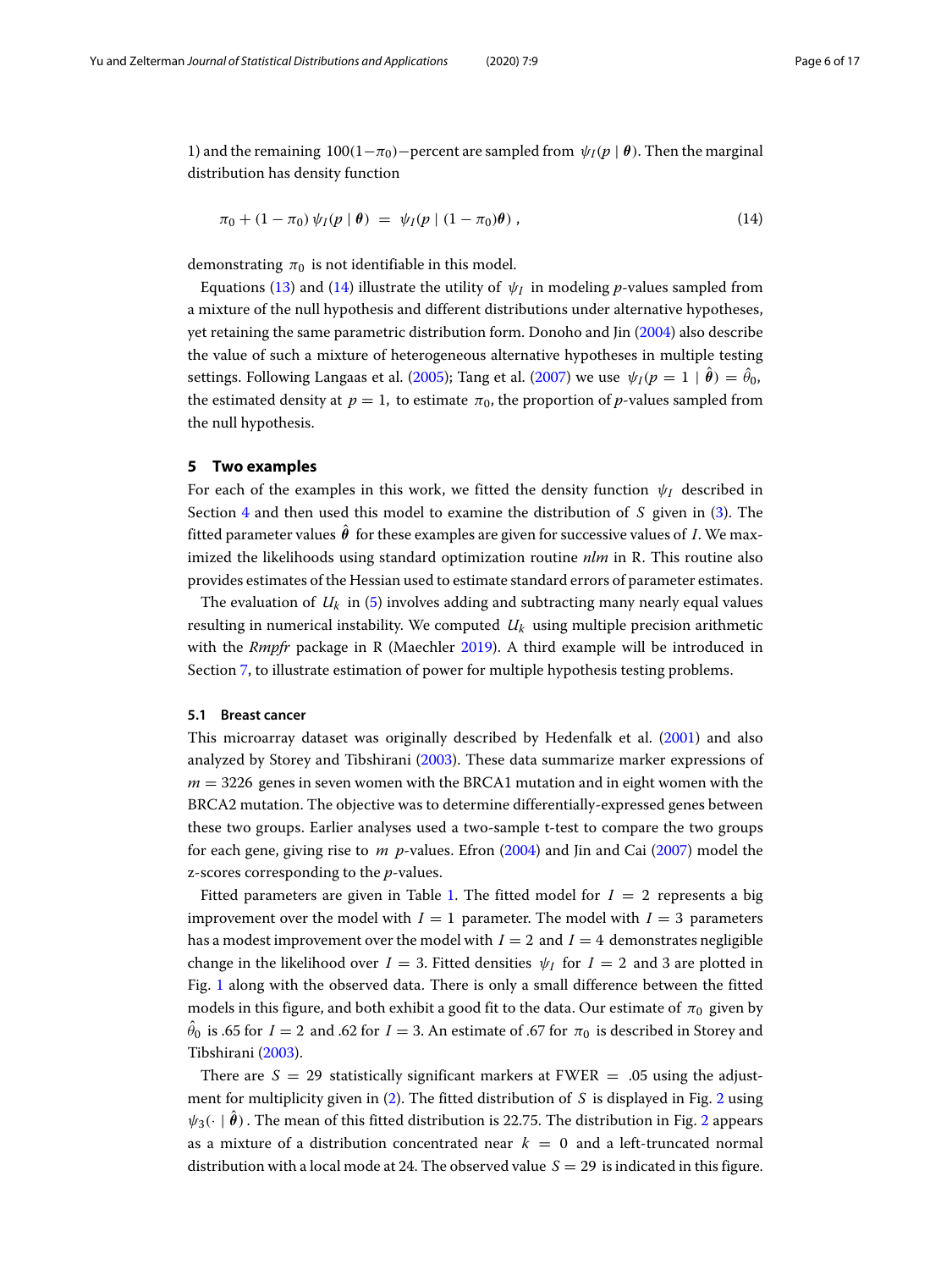| <b>Model parameters</b> |            |                 | Log-           | 2x              | $\ddot{\theta}_0$ to |                  |  |
|-------------------------|------------|-----------------|----------------|-----------------|----------------------|------------------|--|
| 1                       | Symbol     | <b>Estimate</b> | <b>Std Err</b> | Likelihood      | <b>Difference</b>    | estimate $\pi_0$ |  |
|                         | $\theta_1$ | 0.531           | 0.018          | 482.04          |                      | 0.469            |  |
| 2                       | $\theta_1$ | 0.0             | 0.049          | 569.04          | 174.0                | 0.649            |  |
|                         | $\theta$   | 0.177           | 0.015          |                 |                      |                  |  |
| 3                       | $\theta_1$ | 0.158           | 0.084          | 573.27          | 8.47                 | 0.623            |  |
|                         | $\theta$   | 0.0492          | 0.0506         |                 |                      |                  |  |
|                         | $\theta_3$ | 0.0201          | 0.0075         |                 |                      |                  |  |
| $\overline{4}$          |            |                 |                | Same as $l = 3$ |                      |                  |  |

<span id="page-6-0"></span>

| Table 1 Maximum likelihood estimated parameter values of $\psi_I$ for the breast cancer data |  |  |
|----------------------------------------------------------------------------------------------|--|--|
|----------------------------------------------------------------------------------------------|--|--|

The point mass at  $S = 0$  is about 0.1 and values of  $S \le 3$  account for about 20% of the distribution with  $I = 3$  and fitted  $\theta$ . This distribution is approximately a mixture of the distribution near zero and 80% of a normal with mean 26.1 and standard deviation 17.9 using  $(6)$ .

### <span id="page-6-2"></span>**5.2 The cancer genome atlas: lung cancer**

This dataset contains the summary of an extensive database collected on tumors from  $N = 178$  patients with squamous cell lung carcinoma. A full description of these data and

<span id="page-6-1"></span>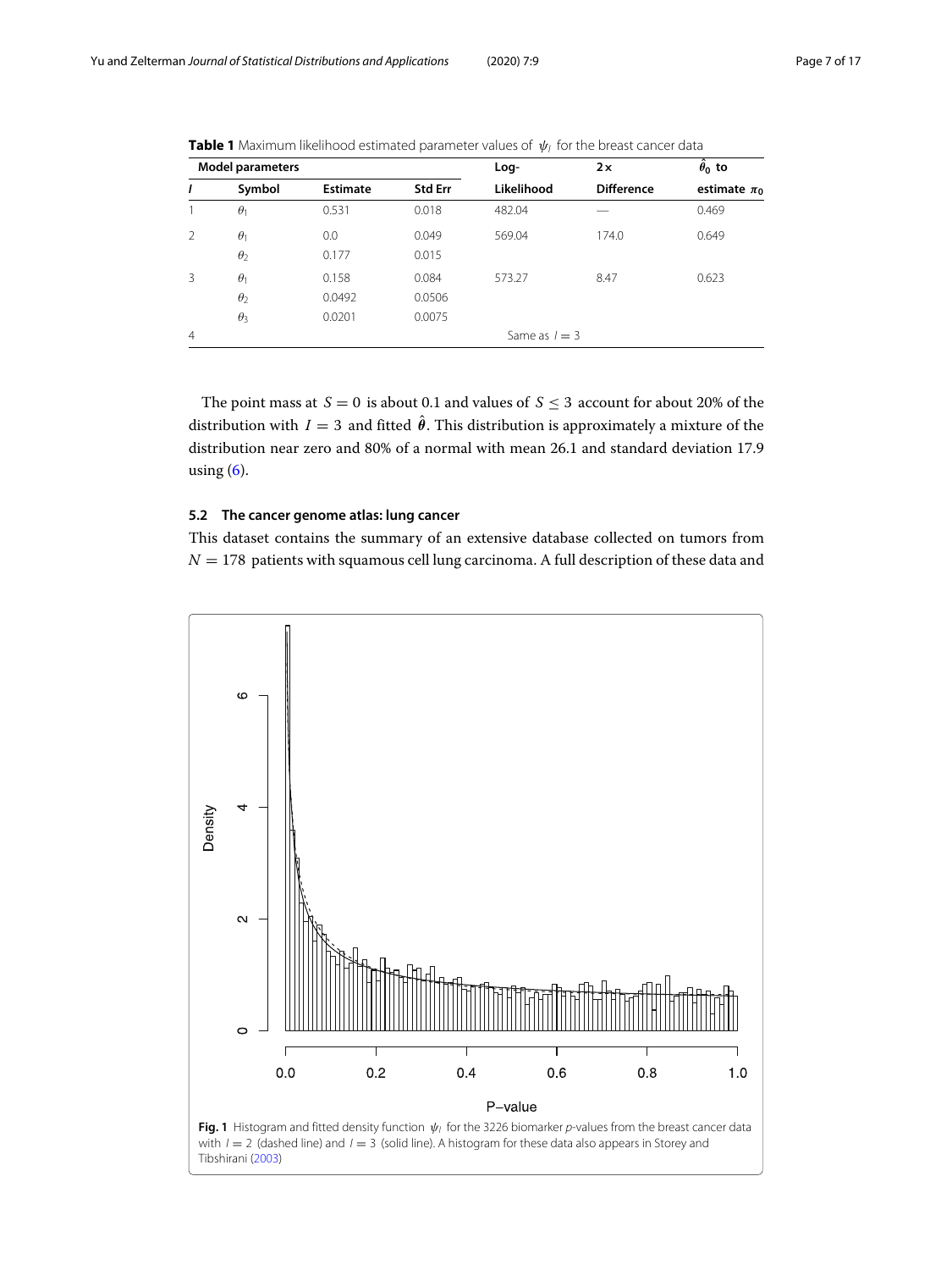

<span id="page-7-1"></span>the analyses performed are summarized in the Cancer Genome Atlas [\(2012\)](#page-15-21). The data values were downloaded from the website <https://tcga-data.nci.nih.gov/>. We choose to examine *p*-values representing summaries of statistical comparisons of smokers and non-smokers across the genetic markers. We identified *m* = 20, 068 observed *p*-values after omitting about 2% missing values.

Using the Simes procedure,  $S = 173$  *p*-values are identified with FWER = .05. The fitted parameter values  $\theta$  are given in Table [2.](#page-8-0) Distributions up to  $I=4$  showed statistically significant improvement in the log-likelihood but larger values of *I* failed to change it. The fitted density function  $\psi_4(\cdot \mid \pmb{\theta})$  given in Fig. [3](#page-8-1) demonstrates good agreement with the observed data. The estimate  $\theta_0$  of  $\pi_0$  is about .70 for  $I = 4$ .

The fitted distribution of *S* given in [\(3\)](#page-2-2) is plotted in Fig. [4.](#page-9-0) There is close agreement between the observed value (173), the mean (176.35) of the fitted distribution, and the local mode (177). As with Fig. [2,](#page-7-1) the fitted distribution of *S* appears as a mixture of a distribution concentrated near zero and a normal distribution. The local mode at zero gives a fitted  $Pr[S \le 2]$  of .012. The density mass away from zero is approximately that of a normal distribution with mean 178.8 and standard deviation 39.1 using [\(6\)](#page-2-1).

#### <span id="page-7-0"></span>**6 Sampling dependent** *P***-values**

In this section we describe a method for sampling of dependent *p*-values by conditioning on an unobservable, latent variable. Greater dependence among the *p*-values results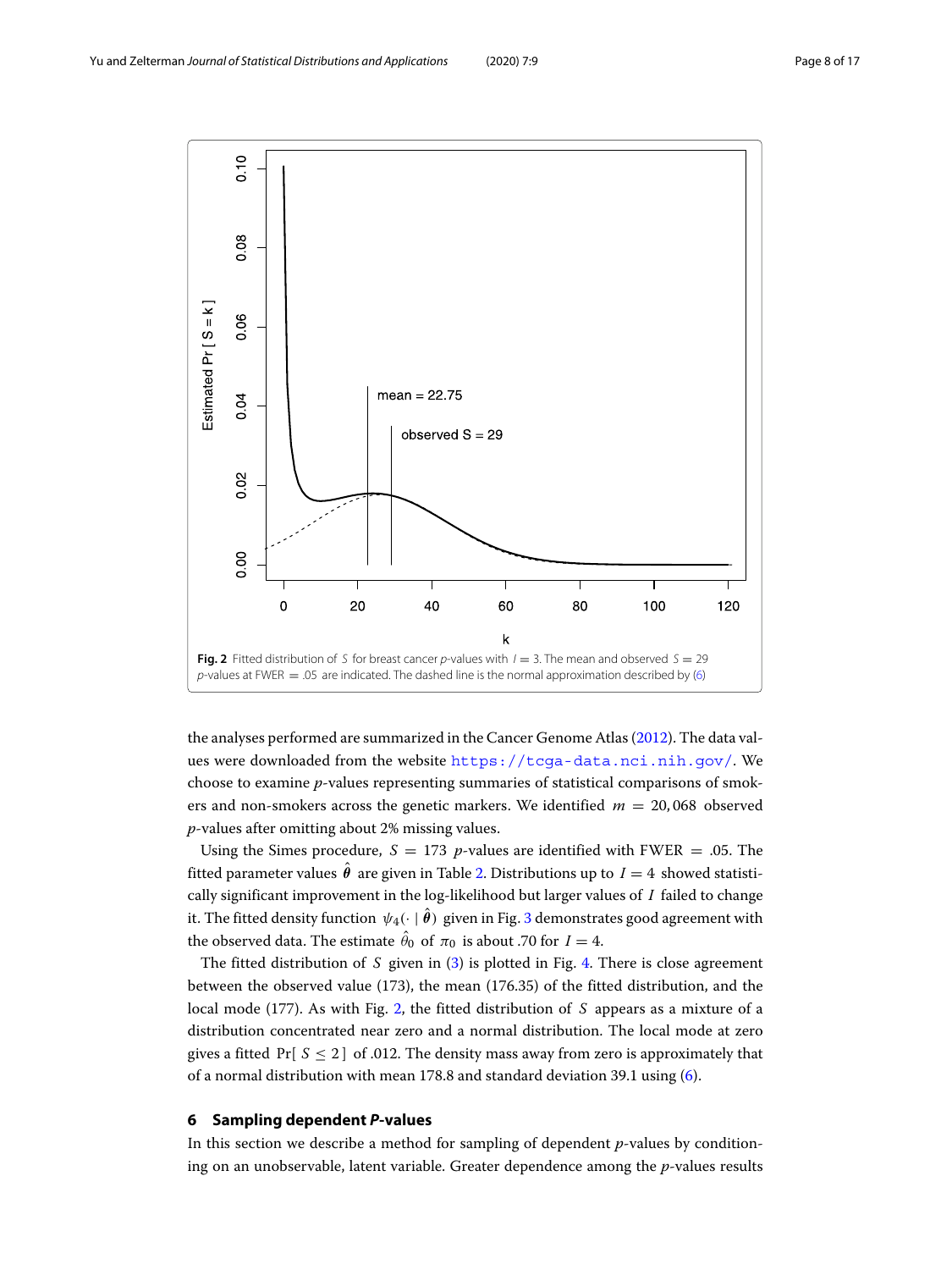| <b>Model parameters</b> |                 |                 | Log-           | 2x         | $\hat{\theta}_0$ to |                  |
|-------------------------|-----------------|-----------------|----------------|------------|---------------------|------------------|
| 1                       | Symbol          | <b>Estimate</b> | <b>Std Err</b> | Likelihood | <b>Difference</b>   | estimate $\pi_0$ |
| 1                       | $\theta_1$      | 0.448           | 0.007          | 2147.48    |                     | 0.552            |
| $\overline{2}$          | $\theta_1$      | 0.0             | 0.020          | 2579.47    | 863.98              | 0.684            |
|                         | $\theta_2$      | 0.158           | 0.006          |            |                     |                  |
| 3                       | $\theta_1$      | 0.174           | 0.034          | 2641.32    | 123.70              | 0.684            |
|                         | $\theta_2$      | 0.0008          | 0.020          |            |                     |                  |
|                         | $\theta_3$      | 0.0233          | 0.0028         |            |                     |                  |
| $\overline{4}$          | $\theta_1$      | 0.100           | 0.0497         | 2643.49    | 4.33                | 0.698            |
|                         | $\theta_2$      | 0.0761          | 0.0423         |            |                     |                  |
|                         | $\theta_3$      | 0.000493        | 0.0119         |            |                     |                  |
|                         | $\theta_4$      | 0.00195         | 0.0010         |            |                     |                  |
| 5                       | Same as $l = 4$ |                 |                |            |                     |                  |

<span id="page-8-0"></span>

| <b>Table 2</b> Maximum likelihood estimated parameter values of $\psi_1$ for lung cancer example |  |
|--------------------------------------------------------------------------------------------------|--|
|--------------------------------------------------------------------------------------------------|--|

in greater means and variances for the distribution of *p*-values. This behavior is also described by Owen [\(2005\)](#page-15-22). Greater dependence also contributes to a larger point mass at zero. We will use the fitted breast cancer example of Section [5.1](#page-5-2) to illustrate these methods.

Let  $\theta$  and  $\epsilon$  denote *I*−tuples such that both  $\theta + \epsilon$  and  $\theta - \epsilon$  are valid parameters for the density ψ*<sup>I</sup>* described in Section [4.](#page-3-1) Let *Y* denote a Bernoulli random variable with

<span id="page-8-1"></span>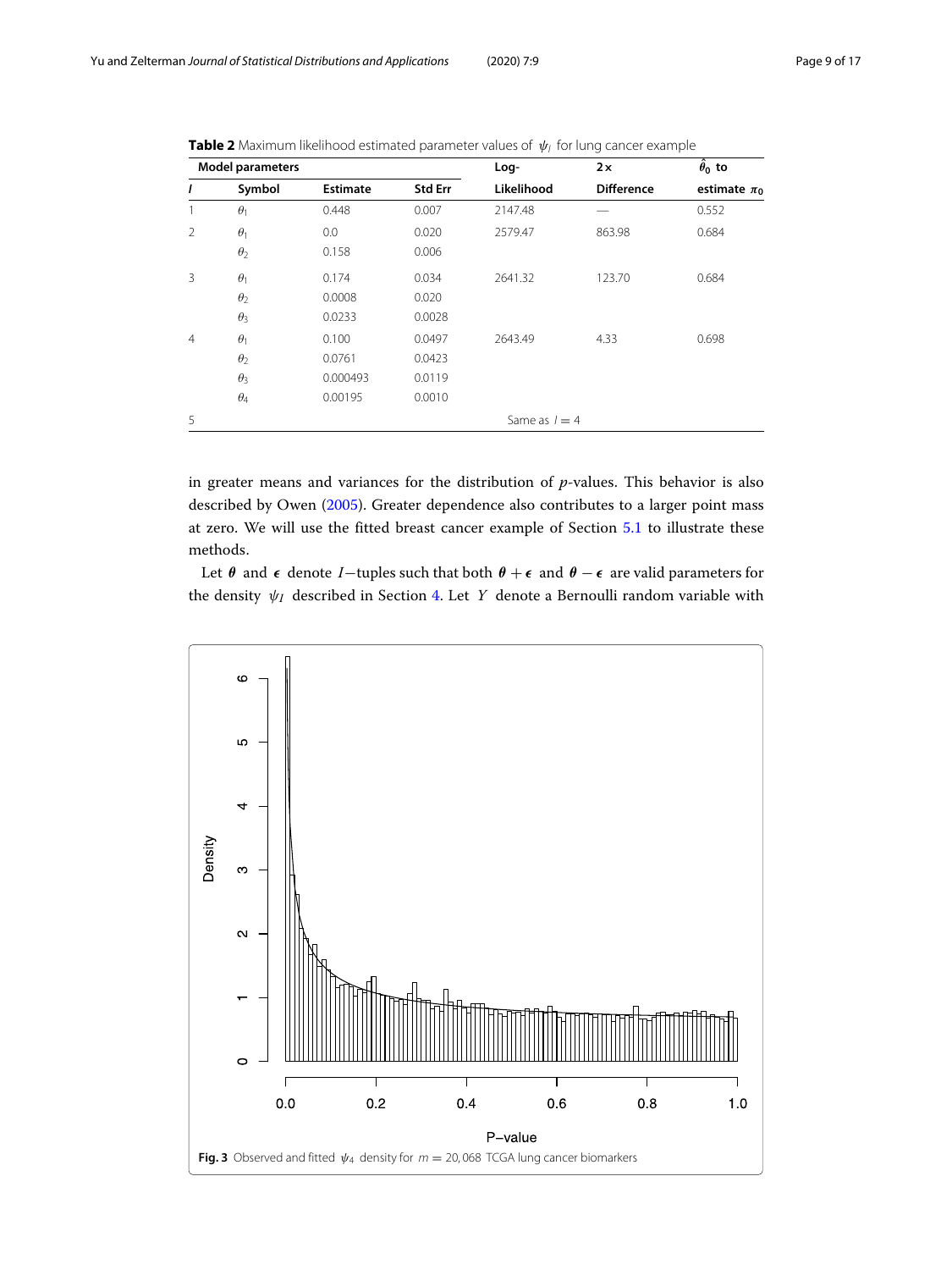

<span id="page-9-0"></span>parameter equal to 1/2. Conditional on the (unobservable) value of *Y*, assume all *p*-values are sampled from either  $\psi_I(\cdot | \theta + \epsilon)$  or  $\psi_I(\cdot | \theta - \epsilon)$ . The marginal distribution of these exchangeable *p*-values is then  $\psi_I(\cdot \mid \boldsymbol{\theta})$  using [\(13\)](#page-4-1).

To demonstrate the correlation among the *p*-values induced by this latent model, let *Q*<sub>1</sub>, *Q*<sub>2</sub> denote a random sample from  $\psi$ *I*, both with parameters either  $\theta$  +  $\epsilon$  or  $\theta$  −  $\epsilon$ , conditional on *Y*. The  $Q_i$  are conditionally independent given *Y* and have marginal covariance

$$
Cov(Q_1, Q_2) = \{E(p | \theta + \epsilon)\}^2/2 + \{E(p | \theta - \epsilon)\}^2/2 - \{E(p | \theta)\}^2,
$$

where  $E(p | \theta)$  is the expected value of  $\psi_I(p | \theta)$  calculated using [\(12\)](#page-4-2). This covariance is never negative.

Continuing to sample in this fashion, we then have the marginal distribution

<span id="page-9-1"></span>
$$
Pr[S = k] = Pr[S = k | \theta - \epsilon] / 2 + Pr[S = k | \theta + \epsilon] / 2.
$$
 (15)

As an illustration, we used  $\theta = \theta$  and  $\epsilon = z\hat{\sigma}$  where  $\theta$  and  $\hat{\sigma}$  are the fitted parameters and their estimated standard errors respectively given in Table [1](#page-6-0) for the breast cancer example with  $I = 3$ . The distributions given by [\(15\)](#page-9-1) for  $z = 0$ , .25, .5, and .75 are plotted in Fig. [5.](#page-10-1) Summaries of these four distributions and the mutual correlations of the *p*values are given in Table [3.](#page-10-2) As we see in Fig. [2,](#page-7-1) all distributions in Fig. [5](#page-10-1) appear as mixtures of distributions concentrated near zero and a truncated normal distribution, away from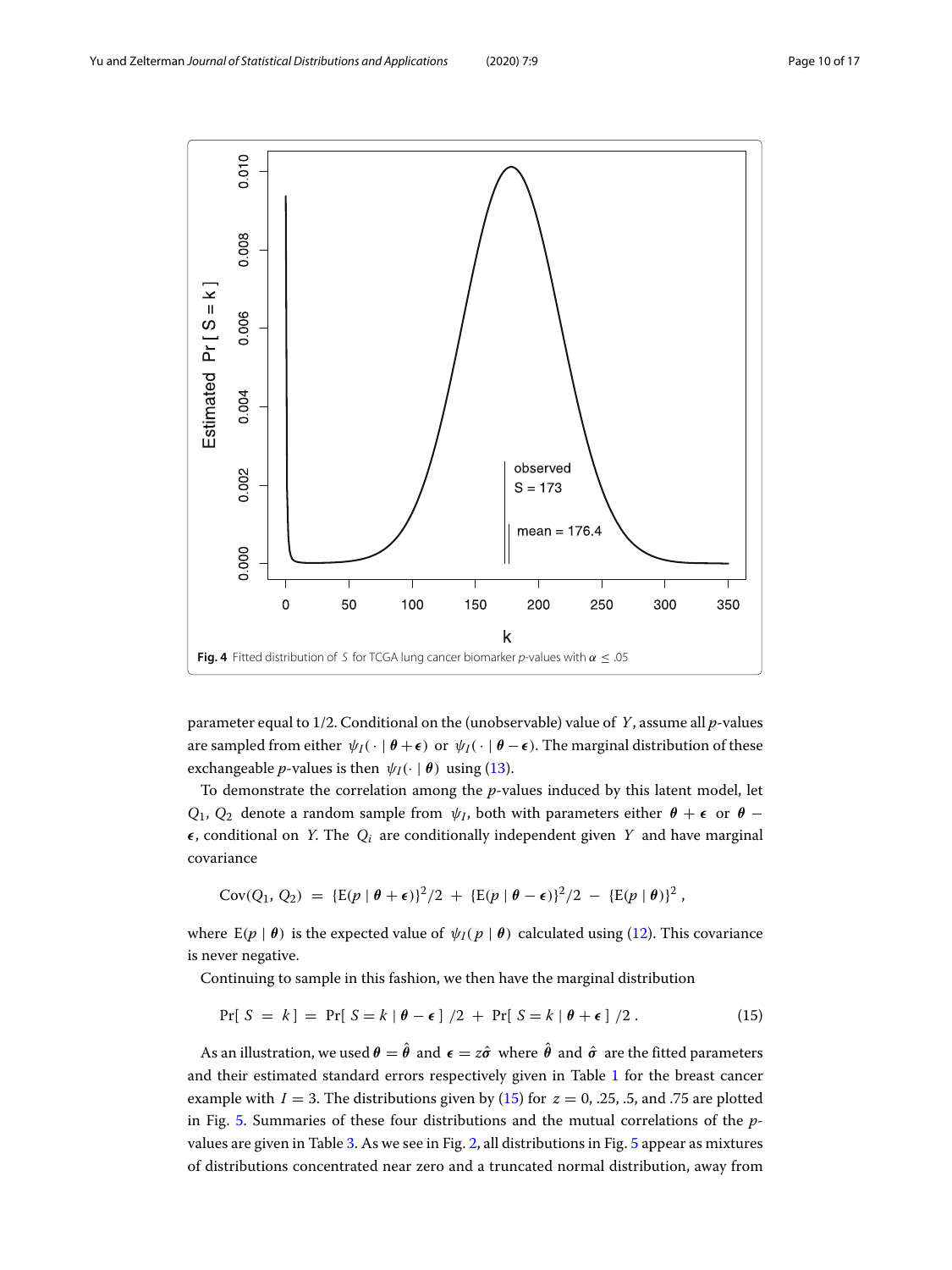

<span id="page-10-1"></span>zero. Greater dependence results in a larger point mass at zero, as well as larger means and variances of *S* .

# <span id="page-10-0"></span>**7 Power for planning studies**

In this final section we describe how to plan for a larger project using data from a smaller pilot study. Huang et al. [\(2015\)](#page-15-23) report on a study of  $N = 78$  patients with lung cancer and examined  $m = 48,803$  markers to determine if any of these are related to patient survival. None of these markers were identified as statistically significant at  $\alpha = .05$  using the Bonferroni method. A link to their data appears in our References.

<span id="page-10-2"></span>**Table 3** Properties of the distributions of S when sampling correlated p-values using [\(15\)](#page-9-1) with the fitted breast cancer data

|              | Correlation         |       |       |               |
|--------------|---------------------|-------|-------|---------------|
| z            | of <i>p</i> -values | Mean  | SD    | $Pr[ S = 0 ]$ |
| $\mathbf{0}$ |                     | 22.75 | 18.13 | .101          |
| .25          | .004                | 24.43 | 21.44 | .104          |
|              | .017                | 29.40 | 29.50 | .116          |
| .75          | .037                | 37.18 | 39.85 | .136          |

These distributions are plotted in Fig. [5](#page-10-1)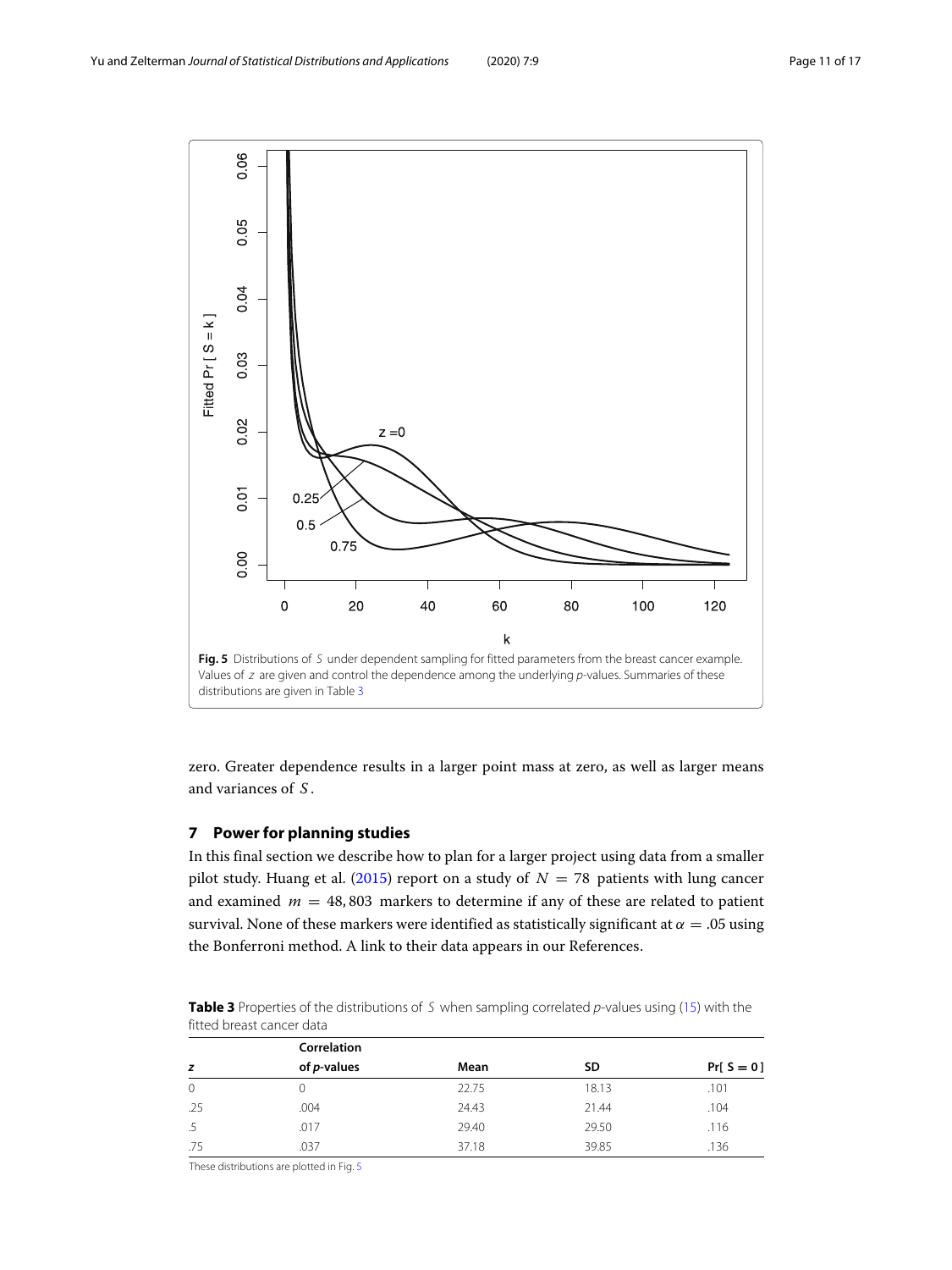| <b>Model parameters</b> |            |                 | Log-           | 2x              | $\hat{\theta}_0$ to |                  |  |
|-------------------------|------------|-----------------|----------------|-----------------|---------------------|------------------|--|
| I                       | Symbol     | <b>Estimate</b> | <b>Std Err</b> | Likelihood      | <b>Difference</b>   | estimate $\pi_0$ |  |
|                         | $\theta_1$ | 0.1366          | 0.0048         | 461.09          |                     | 0.863            |  |
| $\mathcal{P}$           | $\theta_1$ | 0.00863         | 0.0115         | 541.72          | 161.26              | 0.921            |  |
|                         | $\theta$   | 0.03507         | 0.0030         |                 |                     |                  |  |
| 3                       | $\theta_1$ | 0.0524          | 0.020          | 545.44          | 7.45                | 0.908            |  |
|                         | $\theta$   | 0.00983         | 0.010          |                 |                     |                  |  |
|                         | $\theta_3$ | 0.00327         | 0.0013         |                 |                     |                  |  |
| $\overline{4}$          |            |                 |                | Same as $l = 3$ |                     |                  |  |

<span id="page-11-0"></span>**Table 4** Maximum likelihood estimated parameter values of  $\psi_l$  for survival of lung cancer patients

We examined their data and the parameter estimates for our fitted models ψ*<sup>I</sup>* appear in Table [4.](#page-11-0) We found the model with  $I = 3$  provided the best fit and worked with that maximum likelihood estimate θ to model power. We estimate more than 90% of the *p*values were sampled from the null hypothesis in these data.

In order to describe power we will assume the magnitude of the effect, as measured by *θ*, is proportional to the square root of the subject sample size, as is often the case with parameters whose estimates are normally distributed. This assumption will also require values of  $\theta$  to lie near the center of the valid parameter space and wouldn't be valid for extrapolating to extremely large sample sizes. That is, we computed power estimates in Table [5](#page-11-1) setting

$$
\theta = \theta(N) = (N/78)^{1/2} \hat{\theta}
$$

where *N* is the proposed patient sample size and used  $\epsilon = z\theta$  in [\(15\)](#page-9-1) to vary the dependence among *p*-values for values of  $z = 0, 4$ , and .8.

A variety of sample sizes and correlations are summarized in Table [5.](#page-11-1) This table summarizes the power as the probability of identifying at least one marker with  $\alpha = .05$ . The expected number of identified findings using *S* is also given in this table.

We estimate the published study by Huang et al. [\(2015\)](#page-15-23) had about a 50% chance of detecting at least one marker with  $\alpha = 0.05$  $\alpha = 0.05$ . Table 5 suggests increasing sample sizes from 78 to  $N \geq 450$  patients to achieve power greater than 80% under a model of independent

| Sample |              | Dependence  | <b>Estimated</b>  |            |  |
|--------|--------------|-------------|-------------------|------------|--|
| size N | z            | Correlation | <b>Expected S</b> | Pr[ S > 0] |  |
| 78     | $\Omega$     | $\mathbf 0$ | 1.5               | 0.517      |  |
|        | 0.4          | .001        | 1.7               | 0.499      |  |
|        | 0.8          | .006        | 2.7               | 0.444      |  |
| 300    | $\mathbf{0}$ | 0           | 6.5               | 0.748      |  |
|        | 0.4          | .006        | 11.4              | 0.712      |  |
|        | 0.8          | .002        | 30.9              | 0.592      |  |
| 450    | 0            | $\mathbf 0$ | 12.6              | 0.813      |  |
|        | 0.4          | .008        | 26.2              | 0.772      |  |
|        | 0.8          | .034        | 75.0              | 0.631      |  |
| 600    | 0            | $\mathbf 0$ | 21.7              | 0.855      |  |
|        | 0.4          | .011        | 49.0              | 0.812      |  |
|        | 0.8          | .045        | 90.8              | 0.657      |  |

<span id="page-11-1"></span>**Table 5** Estimated power based on pilot data from Huang et al. (2015) with  $m = 48,803$  markers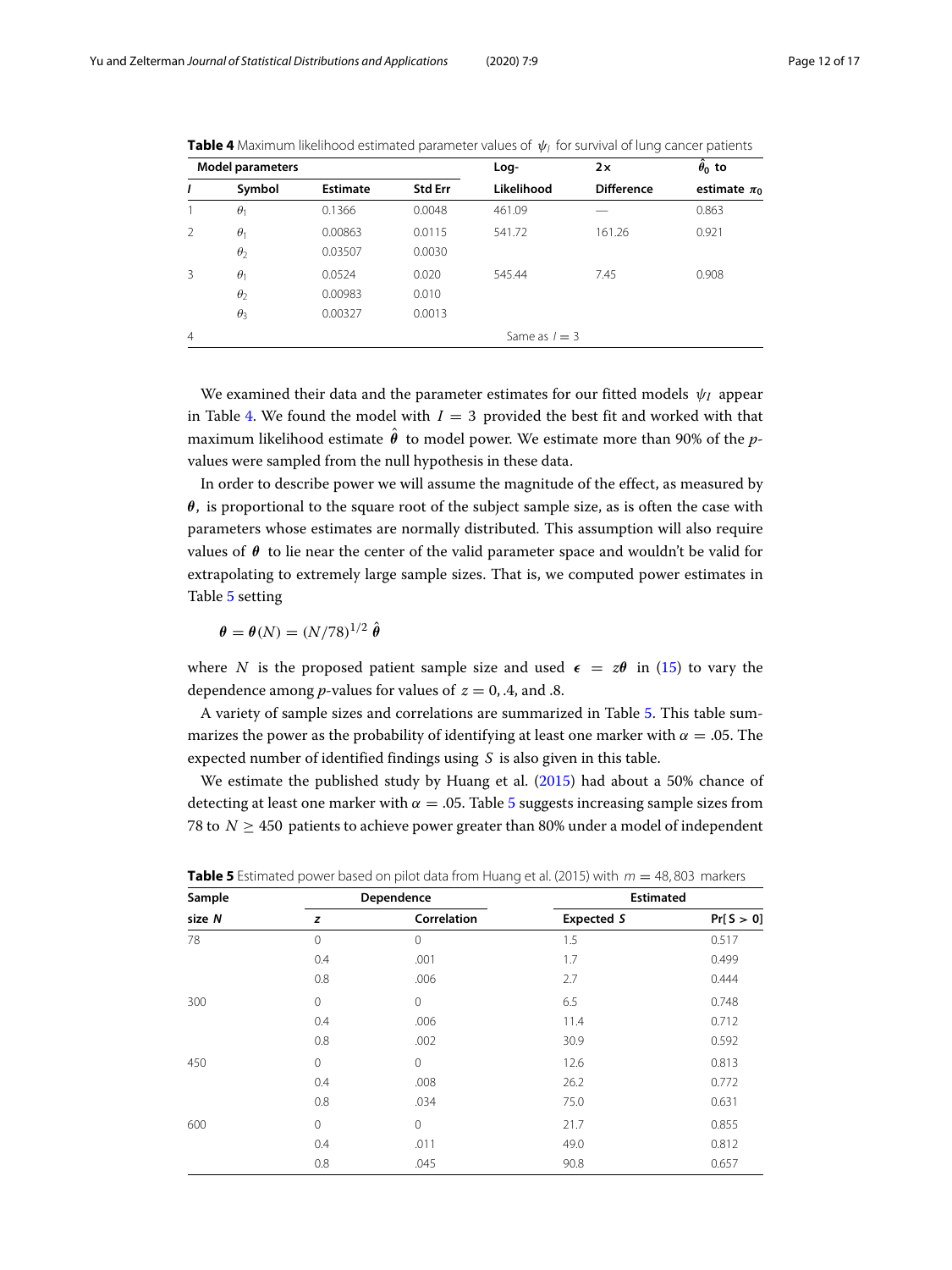sampling. Even small mutual correlations result in greater point masses at zero, reducing the power of detecting at least one statistically significant *p*-values. Another factor is the estimated high proportion of *p*-values sampled from the null hypothesis ( $\hat{\pi}_0 = .908$ ). Subsequent studies should restrict sampling to those markers showing promise in the pilot, as the case in Haynes et al. [\(2012\)](#page-15-24).

## **Appendix A: Details of Sections [2](#page-2-0) and [3](#page-3-0)**

<span id="page-12-0"></span>We define  $U_0 = 1$  in Eq. [\(4\)](#page-2-4) and

$$
U_k = \int_{p_1=0}^{\alpha/m} \int_{p_2=p_1}^{2\alpha/m} \cdots \int_{p_k=p_{k-1}}^{k\alpha/m} \psi(p_1) \cdots \psi(p_k) dp_k \cdots dp_2 dp_1,
$$

for  $k = 1, 2, ..., m$ .

To demonstrate [\(5\)](#page-2-3), we integrate one term at a time to show

$$
U_{k} = \int_{p_{1}=0}^{\alpha/m} \int_{p_{2}=p_{1}}^{2\alpha/m} \cdots \int_{p_{k-1}=p_{k-2}}^{(k-1)\alpha/m} \{ \Psi(k\alpha/m) - \Psi(p_{k-1}) \} \psi(p_{1}) \cdots \psi(p_{k-1}) dp_{k-1} \cdots dp_{1}
$$
  
\n
$$
= \Psi(k\alpha/n) U_{k-1} - \int_{p_{1}=0}^{\alpha/m} \int_{p_{2}=p_{1}}^{2\alpha/m} \cdots \int_{p_{k-2}=p_{k-3}}^{(k-2)\alpha/m} \{ \Psi^{2}((k-1)\alpha/m) - \Psi^{2}(p_{k-2}) \} / 2!
$$
  
\n
$$
\times \psi(p_{1}) \cdots \psi(p_{k-2}) dp_{k-2} \cdots dp_{2} dp_{1}
$$
  
\n
$$
= \Psi(k\alpha/n) U_{k-1} - \Psi^{2}((k-1)\alpha/m) U_{k-2}/2!
$$
  
\n
$$
+ \frac{1}{2!} \int_{p_{1}=0}^{\alpha/m} \int_{p_{2}=p_{1}}^{2\alpha/m} \cdots \int_{p_{k-2}=p_{k-3}}^{(k-2)\alpha/m} \Psi^{2}(p_{k-2}) \psi(p_{1}) \cdots \psi(p_{k-2}) dp_{k-2} \cdots dp_{2} dp_{1},
$$

and continue in this manner to demonstrate the recursive relation

<span id="page-12-2"></span>
$$
U_k = \sum_{i=1}^k (-1)^{i+1} \Psi^i \{ (k-i+1)\alpha/m \} \, U_{k-i}/i! \tag{16}
$$

given by  $(5)$ .

To demonstrate [\(7\)](#page-3-2) for the specific case of  $\Psi(p) = p$  we need to show

$$
U_k = (k+1)^{k-1} (\alpha/m)^k / k! \tag{17}
$$

We will prove [\(17\)](#page-12-1) by induction on *k*.

In Section [3](#page-3-0) we demonstrate [\(17\)](#page-12-1) is true for  $k = 0, 1, 2$ . Next, we demonstrate if (17) is valid for any  $k = 0, 1, \ldots, m - 1$  then it is also true for  $k + 1$ .

Begin by using the recursive relation [\(16\)](#page-12-2) with  $\Psi(p) = p$  and [\(17\)](#page-12-1) for *k* giving

<span id="page-12-1"></span>
$$
U_{k+1} = \sum_{i=1}^{k+1} (-1)^{i+1} \left\{ \frac{(k-i+2)\alpha}{m} \right\}^i \left\{ \frac{(k-i+2)^{k-i} \alpha^{k-i+1}}{(k-i+1)! i! m^{k-i+1}} \right\}
$$
  
=  $(\alpha/m)^{k+1} \sum_{i=1}^{k+1} (-1)^{i+1} \frac{(k-i+2)^k}{(k-i+1)! i!}$ .

It remains to show

$$
\sum_{i=1}^{k+1} (-1)^{i+1} (k-i+2)^k / (k-i+1)!
$$
 *i*! =  $(k+2)^k / (k+1)!$ 

or equivalently

$$
\sum_{i=0}^{k+1} (-1)^{i+1} {k+1 \choose i} (k-i+2)^{k} = 0.
$$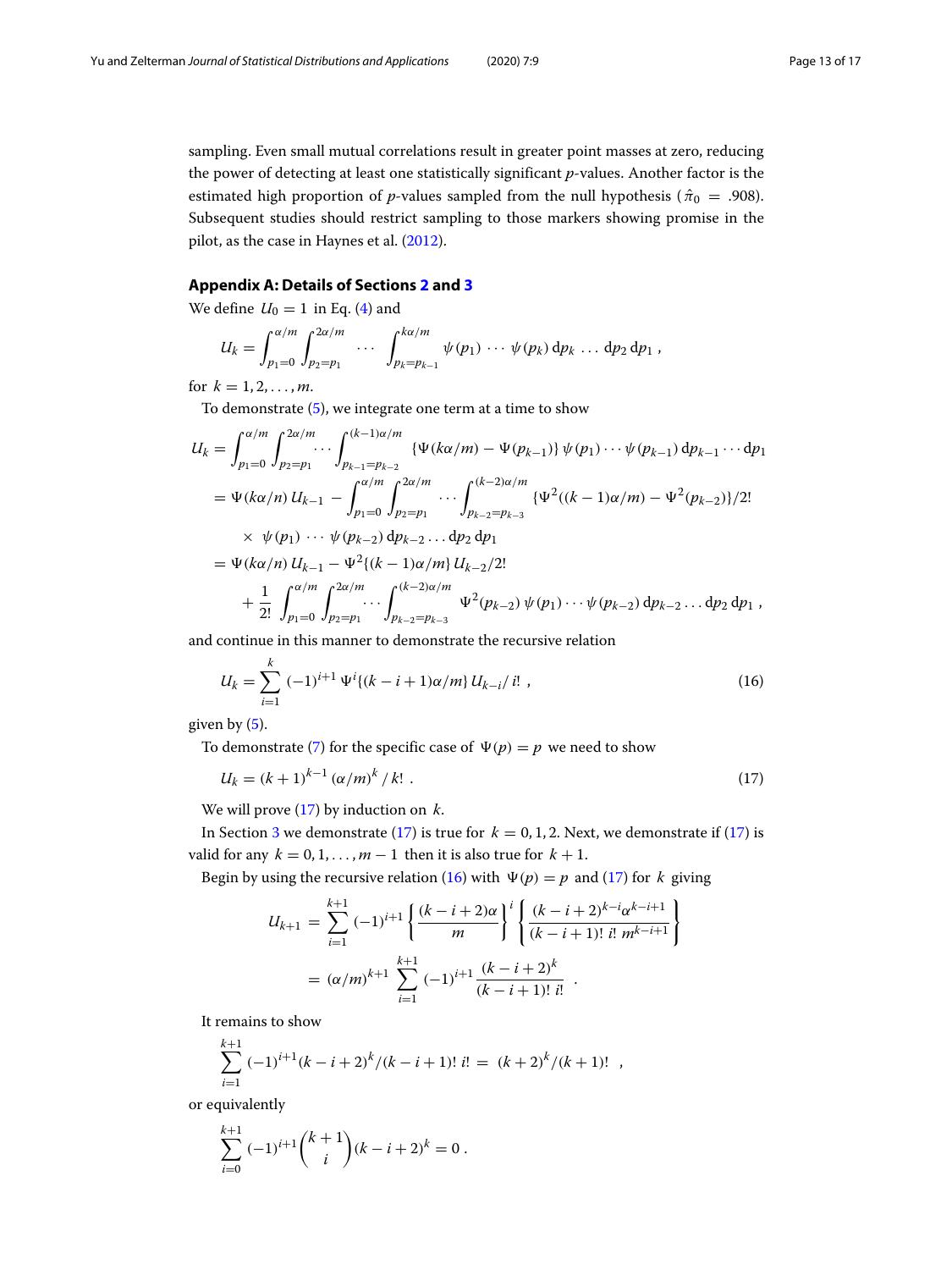$$
\sum_{i=0}^{k+1} (-1)^{i+1} {k+1 \choose i} (k-i+2)^k = \sum_{i=0}^k (-1)^{i+1} {k \choose i} (k-i+2)^k + \sum_{j=0}^k (-1)^j {k \choose j} (k-j+1)^k.
$$

The proof of [\(17\)](#page-12-1) is completed by two applications of the Ruiz Identity (Ruiz, [1996\)](#page-15-25). Specifically,

$$
\sum_{i=0}^{k} (-1)^{i} {k \choose i} (x-i)^{k} = k! ,
$$

for all integers  $k \geq 0$  and all real numbers *x*.

#### **Appendix B: A close alternative hypothesis**

<span id="page-13-0"></span>Here we demonstrate the distribution of *B* and *S* when a large number of *p*-values are independently sampled from  $\Psi_I(p \mid \boldsymbol{\beta})$  for  $I \geq 1$  for values of  $\boldsymbol{\beta}$  close to zero. That is, the null and alternative hypotheses are not very different. Specifically, consider a sequence of parameter values  $\beta_m = \beta/(\log m)^I$  shrinking to zero. Following [\(11\)](#page-4-3), we always have  $\beta_0 = 1$ .

Begin by writing

<span id="page-13-2"></span>
$$
m\Psi_I(\gamma/m \mid \beta_m) = \gamma \left\{ 1 + \frac{\beta_1}{(\log m)^I} (\log m - \log \gamma) + \dots + \frac{\beta_I}{(\log m)^I} (\log m - \log \gamma)^I \right\}
$$
  
=  $\gamma(\beta_I + 1) + O(1/\log m)$ , (18)

for any fixed  $\gamma > 0$ .

When sampling from  $\Psi_I(\cdot \mid \boldsymbol{\beta}_m)$  using the Bonferroni rule [\(1\)](#page-0-1), set  $\gamma = \alpha$  in [\(18\)](#page-13-2) to demonstrate the number of statistically significant *p*-values *B* will have an approximate Poisson distribution with mean  $\alpha(\beta_I + 1)$ .

In order to describe the distribution of *S* we can also use [\(18\)](#page-13-2) to show

$$
\{1 - \Psi_I((k+1)\alpha/m \mid \beta_m)\}^{m-k} = \exp\{-(k+1)\alpha(\beta_I + 1)\} + O(1/\log m),
$$

demonstrating

$$
Pr[ S = 0 | \beta_m] = exp{-\alpha(\beta_I + 1)} + O(1/\log m),
$$

and

<span id="page-13-3"></span>
$$
Pr[ S = 1 | \beta_m] = \alpha(\beta_I + 1) \exp\{-2\alpha(\beta_I + 1)\} + O(1/\log m).
$$

More generally, if  $m$   $p$ -values are independently sampled from  $\Psi_I(\cdot \mid \boldsymbol{\beta}/(\log m)^I)$  then

$$
Pr[ S = k ] = (k+1)^{k-1}/k! \{ \alpha(\beta_I + 1) \}^k exp\{-(k+1)\alpha(\beta_I + 1) \} + O(1/\log m), (19)
$$

for moderate values of  $k = 0, 1, \ldots$  which is the Borel distribution [\(8\)](#page-3-3) with parameter  $\alpha(\beta_I + 1)$ . The proof of [\(19\)](#page-13-3) closely follows the proof by induction of [\(17\)](#page-12-1) in Appendix A.

#### **Appendix C: Parameter space for** *ψI(p)*

<span id="page-13-1"></span>In this Appendix we describe the limits of parameter values for the density function  $\psi_I(p \mid \theta)$  defined in [\(9\)](#page-3-4) for small values of *I*. Specifically, we must have  $\psi_I(p)$ non-negative and monotone decreasing for all  $0 < p < 1$ .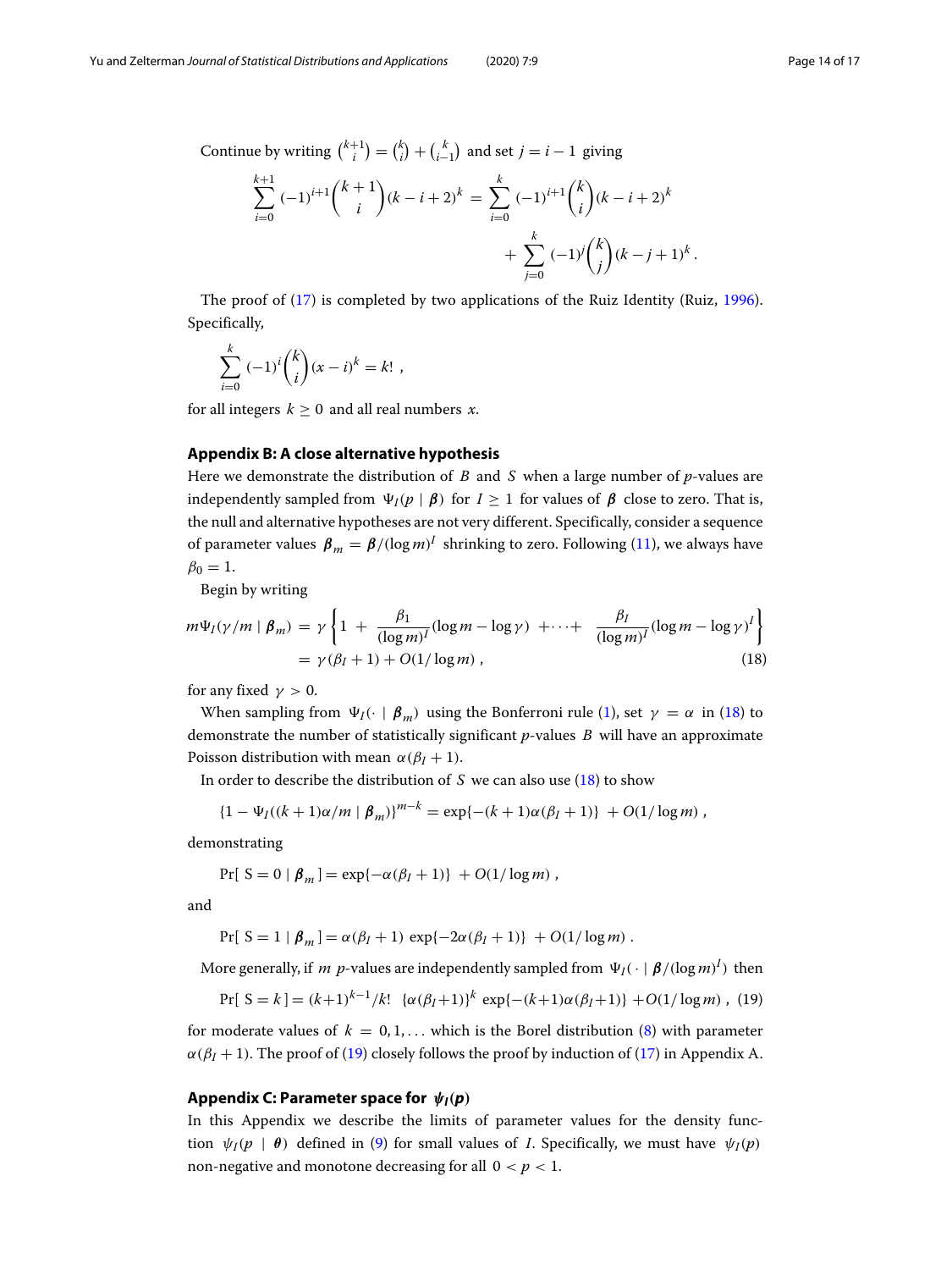For all values of *I* we must have  $\theta$ *I* > 0 in order for  $\psi$ *I*(*p*) > 0 for values of *p* close to zero. We must have  $\psi_I(1) = \theta_0$  non-negative so  $\theta_0 \geq 0$ .

Since  $\psi'_I(1) = -\theta_1$ , in order for  $\psi_I$  to be monotone decreasing, we must have  $\theta_1 \ge 0$ for all values of *I*. The condition of all  $\theta_i > 0$  is sufficient (but may not be neccessary) for  $\psi$  to be monotone decreasing because the Descartes Rule of Signs shows the derivative  $\psi_I'(p)$  of  $\psi_I(p)$  will have no positive roots in *p*.

*I* = 1: If  $0 \le \theta_1 \le 1$  then  $\psi_1(p \mid \theta_1)$  is a valid density and monotone decreasing.  $I = 2$ : We must have  $(\theta_0, \theta_1, \theta_2)$  all non-negative so

$$
0 < \theta_2 \le 1/2 \text{ and } 0 \le \theta_1 \le 1 - 2\theta_2.
$$

For larger values of *I*, define  $x = -\log p$  and set  $g(x) = \sum \theta_i x^i$ . It is sufficient for  $g(x) \geq 0$  and  $g'(x) \geq 0$  for all  $x \geq 0$  to show  $\psi$  is positive and monotone decreasing. For  $\theta_1 \geq 0$  we have  $g'(0) \geq 0$  and  $g'(x) \geq 0$  for all *x* sufficiently large because  $\theta_I > 0$ . To demonstrate  $g' > 0$  we need to show  $g''(x)$  has no real, positive roots.

 $I = 3$ : We must have  $\theta_3 > 0$  and  $\theta_1 \ge 0$ . The slope of  $g(x)$  does not change sign provided its second derivative  $g'' = 6\theta_3 x + 2\theta_2$  is never negative for all  $x \ge 0$ . This shows  $\theta_2 > 0$ . The restriction  $0 \le \theta_0 \le 1$  gives

$$
0 < \theta_3 \le 1/6;
$$
  $0 \le \theta_2 \le 1/2 - 3\theta_3;$  and  $0 \le \theta_1 \le 1 - 2\theta_2 - 6\theta_3.$ 

 $I = 4$ : We have  $\theta_1 \ge 0$  and  $\theta_4 > 0$ . If the larger, real root of  $g'' = 12\theta_4 x^2 + 6\theta_3 x + 2\theta_2$ is negative then

$$
(36\theta_3^2 - 96\theta_2\theta_4)^{1/2} < 6\theta_3
$$

showing  $\theta_3 > 0$ . Squaring both sides of this inequality shows  $\theta_2 > 0$ .

If  $g''$  has imaginary roots then  $36\theta_3^2 - 96\theta_2\theta_4 < 0$  so  $\theta_2 > 0$  and  $g''$  is never negative. With imaginary roots, if the minimum of  $g''(x)$  occurs at  $x > 0$  then  $\psi_4(p)$  will be decreasing but not concave. The minimum of  $g''(x)$  occurs at  $x = -\theta_3/4\theta_4$  which is negative leading to  $\theta_3 > 0$ .

In either real or imaginary roots, for  $I = 4$  we have

$$
0 < \theta_4 \le 1/24; \quad 0 \le \theta_3 \le 1/6 - 4\theta_4; \\
0 \le \theta_2 \le 1/2 - 3\theta_3 - 12\theta_4; \\
\text{and} \quad 0 \le \theta_1 \le 1 - 2\theta_2 - 6\theta_3 - 24\theta_4.
$$

#### **Abbreviations**

BRCA: Breast cancer gene; FDR: False discovery rate; FWER: Family-wise error rate; TCGA: The National Institutes of Health Cancer Genome Atlas Program

#### **Acknowledgements**

The authors thank J. Jin and T. Cai for providing the data analyzed in Section [5.1](#page-5-2) and Beth Nichols for a careful reading of the manuscript.

#### **Authors' contributions**

The authors shared equally in all aspects of the creation of the manuscript. The author(s) read and approved the final manuscript.

#### **Funding**

This work was supported in part by Vanderbilt CTSA grant 1ULTR002243 from NIH/NCATS, R01 CA149633 from NIH/NCI, R01 FD004778 from FDA, R21 HL129020, P01 HL108800 from NIH/NHLBI (CY) and grants P50-CA196530, P50-CA121974, P30-CA16359, R01-CA177719, R01-ES005775, R01-CA223481, R41-A120546, U48-DP005023, U01-CA235747, R35CA197574, and R01-CA168733 awarded by the NIH (DZ).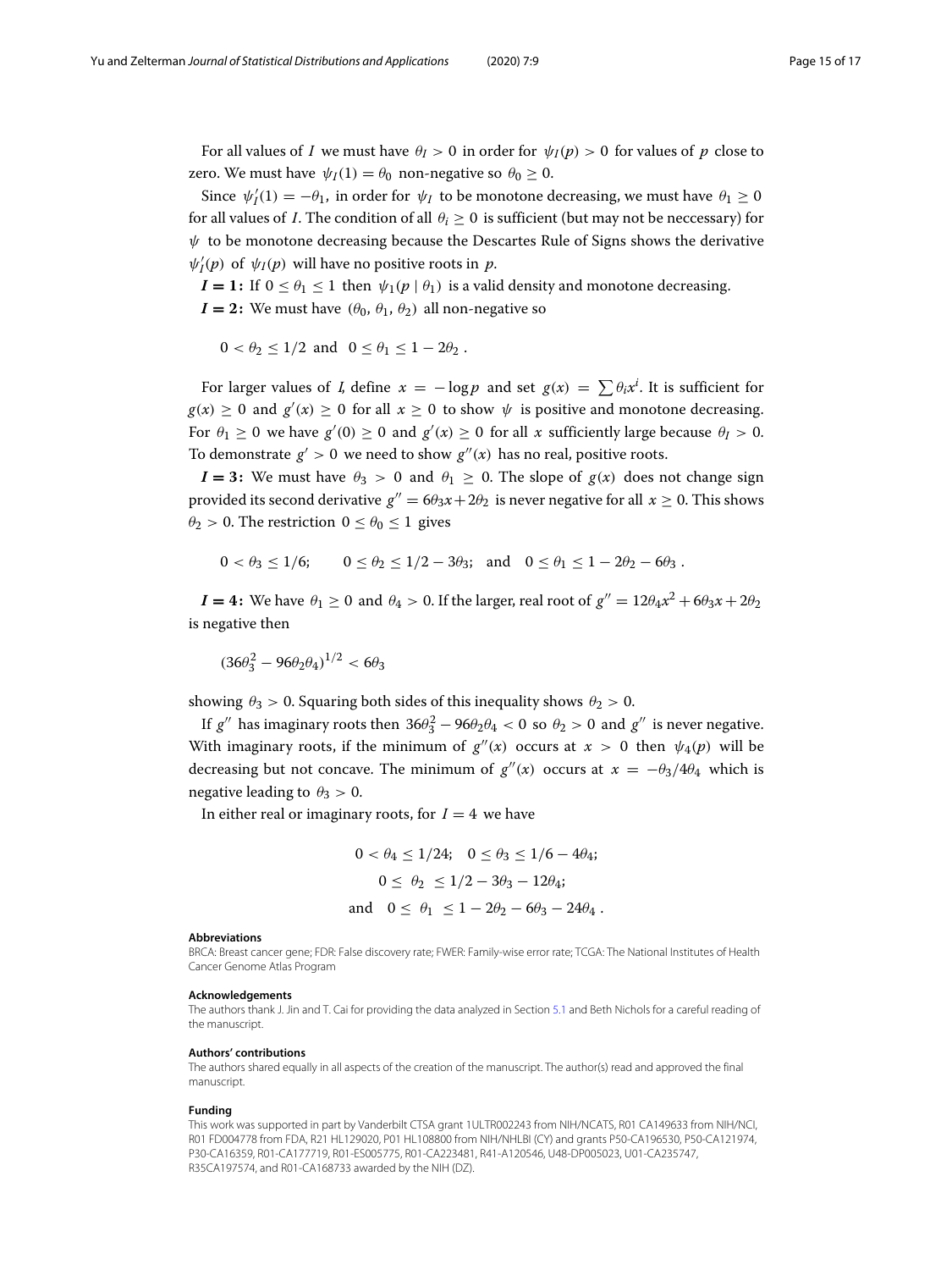#### **Availability of data and materials**

The data from Section [5.1](#page-5-2) is available from the authors with permission from J. Jin and T. Cai. The data for Section [5.2](#page-6-2) is available at <https://tcga-data.nci.nih.gov/>. The data from Section [7](#page-10-0) is available at [www.](www.biomedcentral.com/content/supplementary/s12859-015-0463-x-s1.xls) [biomedcentral.com/content/supplementary/s12859-015-0463-x-s1.xls](www.biomedcentral.com/content/supplementary/s12859-015-0463-x-s1.xls).

#### **Competing interests**

The authors declare they have no competing interests.

#### **Author details**

<sup>1</sup>Department of Biostatistics, Vanderbilt University Medical Center, 37232 Nashville, TN, United States. <sup>2</sup>Department of Biostatistics, Yale University, 06520 New Haven, CT, United States.

#### Received: 16 April 2020 Accepted: 13 September 2020 Published online: 19 October 2020

#### **References**

<span id="page-15-0"></span>Benjamini, Y.: Discovering the false discovery rate. J. R. Stat. Soc. B. **72**, 405–16 (2010). [https://doi.org/10.1111/j.1467-9868.](https://doi.org/10.1111/j.1467-9868.2010.00746.x) [2010.00746.x](https://doi.org/10.1111/j.1467-9868.2010.00746.x)

<span id="page-15-2"></span>Benjamini, Y., Hochberg, Y.: Controlling the false discovery rate: A practical and powerful approach to multiple testing. J. R. Stat. Soc. B. **57**, 289–300 (1995). <http://www.jstor.org/stable/2346101>

<span id="page-15-12"></span>Benjamini, Y., Hochberg, Y.: On the adaptive control of the false discovery rate in multiple testing with independent statistics. J. Educ. Behav. Stat. **25.1**, 60–83 (2000). <https://doi.org/10.3102/10769986025001060>

<span id="page-15-4"></span>Broberg, P.: A comparative review of estimates of the proportion unchanged genes and the false discovery rate. BMC Bioinformatics. **6**, 199–218 (2005). <https://doi.org/10.1186/1471-2105-6-199>

<span id="page-15-21"></span>Cancer Genome Atlas Research Network: Comprehensive genomic characterization of squamous cell lung cancers. Nature. **489**, 519–25 (2012). <https://doi.org/10.1038/nature11404>

<span id="page-15-17"></span>Donoho, D., Jin, J.: Higher criticism for detecting sparse heterogeneous mixtures. Ann. Stat. **32**, 962–94 (2004). [https://doi.](https://doi.org/10.1214/009053604000000265) [org/10.1214/009053604000000265](https://doi.org/10.1214/009053604000000265)

<span id="page-15-7"></span>Efron, B., Tibshirani, R., Storey, J. D., Tusher, V.: Empirical Bayes analysis of a microarray experiment. J. Am. Stat. Assoc. **96**, 1151–60 (2001). <https://doi.org/10.1198/016214501753382129>

<span id="page-15-8"></span>Efron, B.: Large-scale simultaneous hypothesis testing: The choice of a null hypothesis. J. Am. Stat. Assoc. **99**, 96–104 (2004). <https://doi.org/10.1198/016214504000000089>

<span id="page-15-14"></span>Friguet, C., Kloareg, M., Causeur, D.: A factor model approach to multiple testing under dependence. J. Am. Stat. Assoc. **104**, 1406–15 (2009). <https://doi.org/10.1198/jasa.2009.tm08332>

<span id="page-15-3"></span>Genovese, C., Wasserman, L.: A stochastic process approach to false discovery control. Ann. Stat. **32**, 1035–61 (2004). <https://doi.org/10.1214/009053604000000283>

<span id="page-15-24"></span>Haynes, B. F., Gilbert, P. B., McElrath, M. J., Zolla-Pazner, S., Tomaras, G. D., Alam, S. M., et al.: Immune-correlates analysis of an HIV-1 vaccine efficacy trial. N. Engl. J. Med. **366**, 1275–1286 (2012). <https://doi.org/10.1056/NEJMoa1113425>

<span id="page-15-19"></span>Hedenfalk, I., Duggan, D., Chen, Y., et al.: Gene-expression profiles in hereditary breast cancer. N. Engl. J. Med. **344**, 539–48 (2001). <https://doi.org/10.1056/NEJM200102223440801>

<span id="page-15-23"></span>Huang, H.-L., Wu, Y.-C., Su, L.-J., et al: Discovery of prognostic biomarkers for predicting lung cancer metastasis using microarray and survival data. BMC Bioinformatics. **16**, 54 (2015). [https://doi.org/10.1186/s12859-015-0463-x.](https://doi.org/10.1186/s12859-015-0463-x) Their data is available at

[www.biomedcentral.com/content/supplementary/s12859-015-0463-x-s1.xls](https://www.biomedcentral.com/content/supplementary/s12859-015-0463-x-s1.xls)

<span id="page-15-9"></span>Jin, J., Cai, T. T.: Estimating the null and the proportion of nonnull effects in large-scale multiple comparisons. J. Am. Stat. Assoc. **102**, 495–506 (2007). <https://doi.org/10.1198/016214507000000167>

<span id="page-15-15"></span>Jolley, L. B. W.: Summation of Series. Second edition. Dover, New York (1961). ASIN: B01K3IQJ08

<span id="page-15-11"></span>Kozoil, J. A., Tuckwell, H. C.: A Bayesian method for combining statistical tests. J. Stat. Plan. Infer. **78**, 317–23 (1999). [https://](https://doi.org/10.1016/S0378-3758(98)00222-5) [doi.org/10.1016/S0378-3758\(98\)00222-5](https://doi.org/10.1016/S0378-3758(98)00222-5)

<span id="page-15-5"></span>Langaas, M., Lindqvist, B. H., Ferkingstad, E.: Estimating the proportion of true null hypotheses, with application to DNA microarray data. J. R. Stat. Soc. B. **67**, 555–72 (2005). <https://doi.org/10.1111/j.1467-9868.2005.00515.x>

<span id="page-15-18"></span>Maechler, M.: Rmpfr: R MPFR - Multiple Precision Floating-Point Reliable (2019). R package version 0.7-2. [https://](https://CRAN.R-project.org/package=Rmpfr) [CRAN.R-project.org/package=Rmpfr](https://CRAN.R-project.org/package=Rmpfr)

<span id="page-15-22"></span>Owen, A. B.: Variance of the number of false discoveries. J. R. Stat. Soc. Ser. B. **67**, 411–26 (2005). [https://doi.org/10.1111/j.](https://doi.org/10.1111/j.1467-9868.2005.00509.x) [1467-9868.2005.00509.x](https://doi.org/10.1111/j.1467-9868.2005.00509.x)

<span id="page-15-10"></span>Pounds, S., Morris, S. W.: Estimating the occurrence of false positives and false negatives in microarray studies by approximating and partitioning the empirical distribution of p-values. Bioinformatics. **19**, 1236–42 (2003). [https://doi.](https://doi.org/10.1093/bioinformatics/btg148) [org/10.1093/bioinformatics/btg148](https://doi.org/10.1093/bioinformatics/btg148)

<span id="page-15-25"></span>Ruiz, S. M.: An algebraic identity leading to Wilson's Theorem. Math. Gaz. **80.489**, 579–82 (1996). [https://doi.org/10.2307/](https://doi.org/10.2307/3618534) [3618534](https://doi.org/10.2307/3618534)

<span id="page-15-1"></span>Simes, R. J.: An improved Bonferroni procedure for multiple tests of significance. Biometrika. **73**(3), 751–754 (1986). <https://doi.org/10.1093/biomet/73.3.751>

<span id="page-15-20"></span>Storey, J. D., Tibshirani, R.: Statistical significance for genomewide studies. Proc Natl Acad Sci USA. **100**, 9440–5 (2003). <https://doi.org/10.1073/pnas.1530509100>

<span id="page-15-13"></span>Sun, W., Cai, T. T.: Large-scale multiple testing under dependence. J. R. Stat. Soc. Ser. B. **71**, 393–424 (2009). [https://doi.](https://doi.org/10.1111/j.1467-9868.2008.00694.x) [org/10.1111/j.1467-9868.2008.00694.x](https://doi.org/10.1111/j.1467-9868.2008.00694.x)

<span id="page-15-6"></span>Tang, Y., Ghosai, S., Roy, A.: Nonparametric Bayesian estimation of positive false discovery rates. Biometrics. **63**, 1126–34 (2007). <https://doi.org/10.1111/j.1541-0420.2007.00819.x>

<span id="page-15-16"></span>Tanner, J. C.: A derivation of the Borel distribution. Biometrika. **48**, 222–4 (1961). [https://doi.org/10.1093/biomet/48.1-2.](https://doi.org/10.1093/biomet/48.1-2.222)  $222$